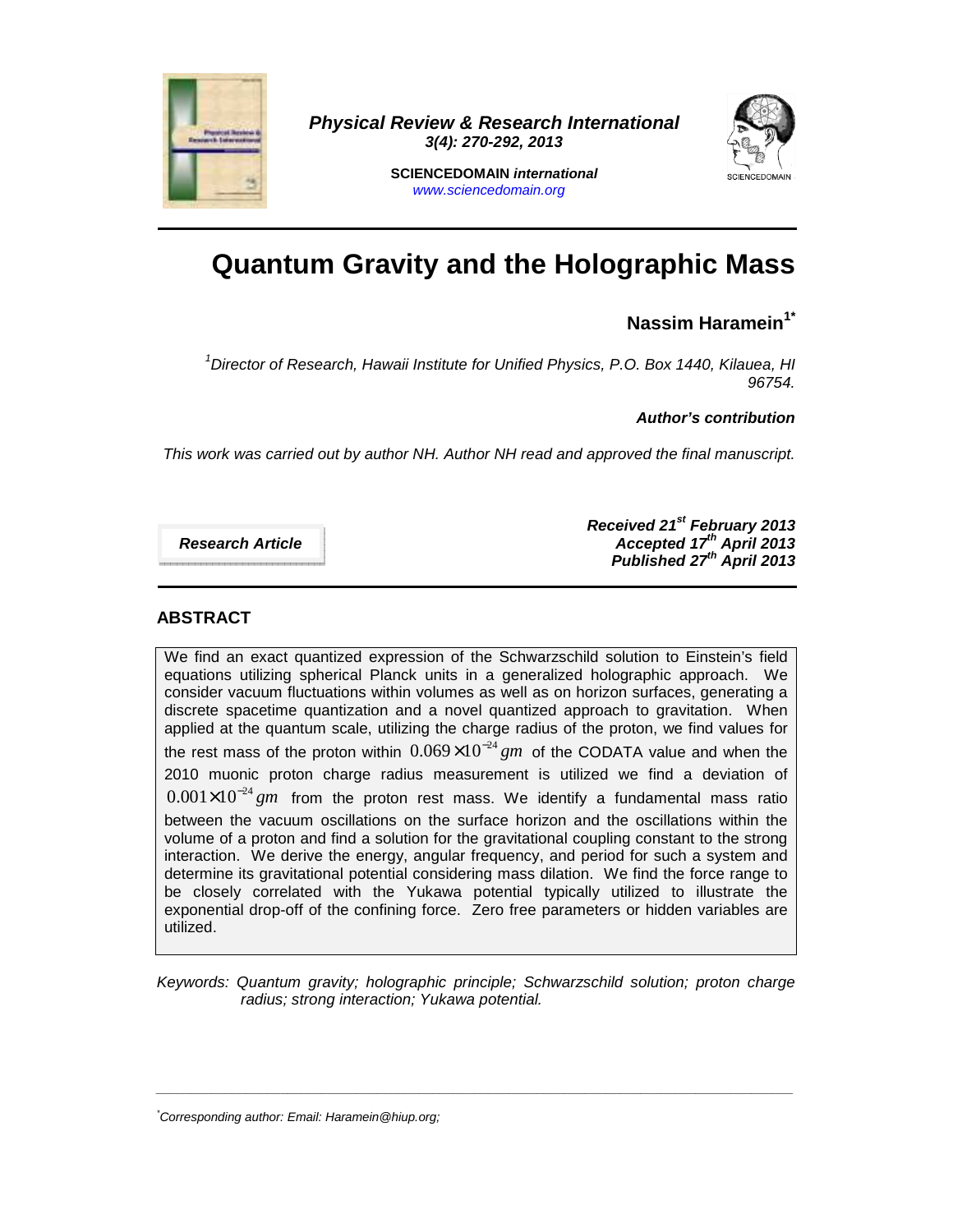#### **1. INTRODUCTION**

In 1916, Karl Schwarzschild published an exact solution to Einstein's field equations for the gravitational field outside a spherically symmetric body [1,2]. The Schwarzschild solution determined a critical radius,  $r<sub>s</sub>$  for any given mass where the escape velocity equals  $c$  , the speed of light. The region where  $r = r_s$  is typically denoted as the horizon or event horizon and is given by the well known definition

$$
r_s = \frac{2Gm}{c^2} \tag{1}
$$

where  $G$  is the gravitational constant, and  $m$  is the mass. John Archibald Wheeler in 1967 described this region of space as a "black hole" during a talk at the NASA Goddard Institute of Space Studies. In 1957 Wheeler had already, as an implication of general relativity, theorized the presence of tunnels in spacetime or "wormholes" and in 1955, as a consequence of quantum mechanics, the concept of "spacetime foam" or "quantum foam" as a qualitative description of subatomic spacetime turbulence [3]. The theory predicts that the very fabric of spacetime is a seething foam of wormholes and tiny virtual black holes at the Planck scale as well as being the source of virtual particle production. In Wheeler's own words: "The vision of quantum gravity is a vision of turbulence – turbulent space, turbulent time, turbulent spacetime… spacetime in small enough regions should not be merely "bumpy," not merely erratic in its curvature; it should fractionate into ever-changing, multiplyconnected geometries. For the very small and the very quick, wormholes should be as much a part of the landscape as those dancing virtual particles that give to the electron its slightly altered energy and magnetism [Observed as the Lamb shift]."[4]

On the cosmological scale, black hole singularities were initially thought to have no physical meaning and probably did not occur in nature. As general relativity developed in the late 20<sup>th</sup> century it was found that such singularities were a generic feature of the theory and evidence for astrophysical black holes grew such that they are now accepted as having physical existence and are an intrinsic component of modern cosmology. While the Schwarzschild solution to Einstein's field equations results in extreme curvature at the origin and the horizon of a black hole, it is widely utilized to give appropriate results for many typical applications from cosmology to planetary physics. For instance, the Newtonian gravitational acceleration near a large, slowly rotating, nearly spherical body can be derived by  $g = r_s c^2 / 2r^2$  where g is the gravitational acceleration at radial coordinate r,  $r_s$  is the Schwarzschild radius of a gravitational central body, and  $c$  is the speed of light. Similarly, Keplerian orbital velocity can be derived for the circular case by

$$
v = \sqrt{\frac{r_s c^2}{2r}}
$$
 (2)

where  $r$  is the orbital radius. This can be generalized to elliptical orbits and of course the Schwarzschild radius is utilized to describe relativistic circular orbits or photon spheres for rapidly rotating objects such as black holes. There are many more examples of the ubiquitous nature of the Schwarzschild solution and its applications to celestial mechanics and cosmology.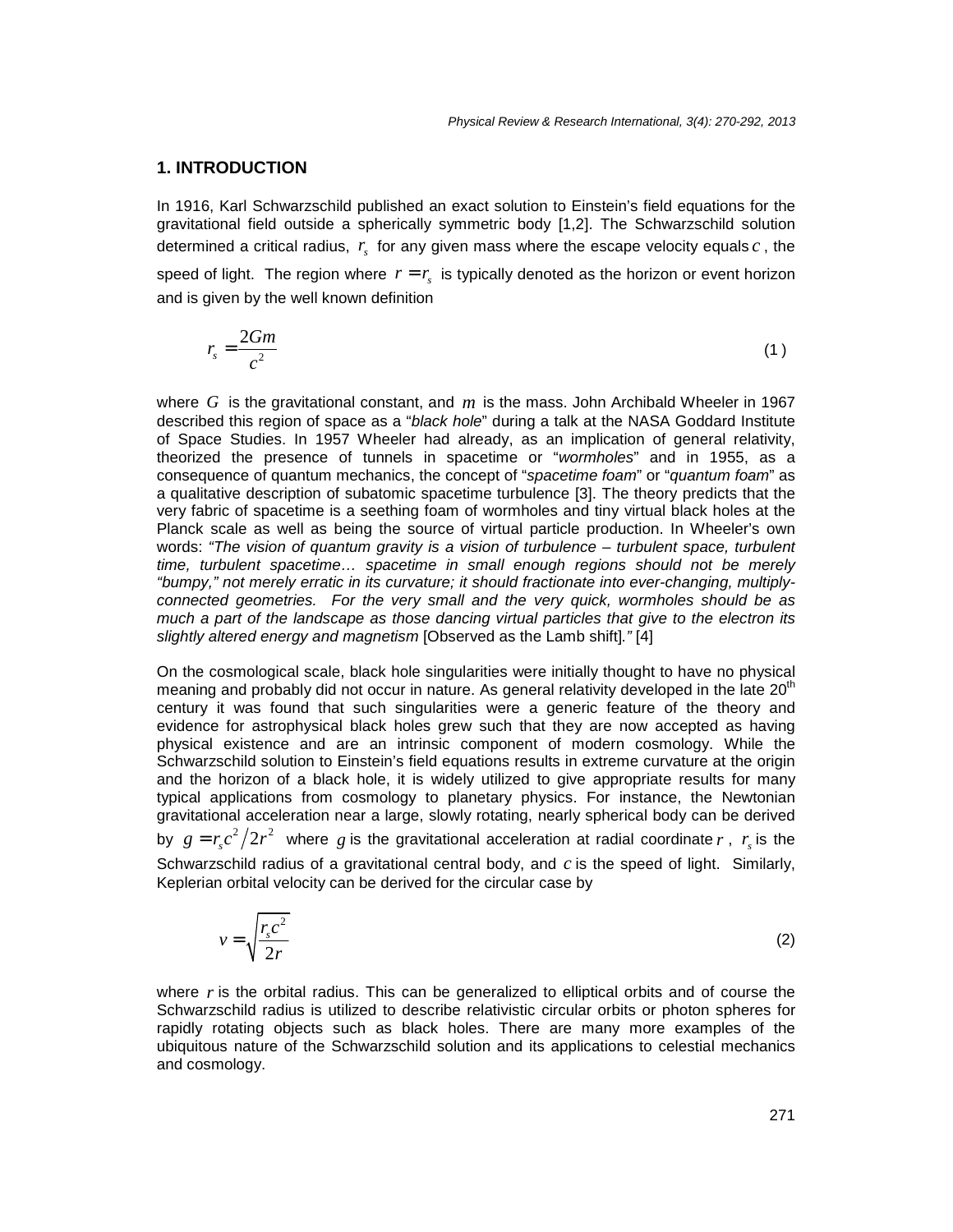In developments over the past decade event horizons have been demonstrated to be dynamically fluctuating regions at a scale where quantum mechanical effects occupy a central role. Early explorations of spacetime fluctuations at the quantum level predicted that the vacuum at those scales undergoes extreme oscillations as formulated in the Wheeler model. Indeed, in quantum field theory, the vacuum energy density is calculated by considering that all the vibrational modes have energies of  $\hbar\omega/2$ . When summed over all field modes, an infinite value results unless renormalized utilizing a Planck unit cutoff [5]. Yet, while the high curvature of general relativity and the vacuum fluctuations of quantum field theory converge and meet at the Planck cutoff, efforts to define gravitational curvature in a discrete and elegant manner, as in quantum gravity have proven elusive.

In the early 1970s, expanding from Hawking temperature theorems for black hole horizons, Bekenstein conjectured that the entropy of a black hole is proportional to the area of its event horizon divided by the Planck area times a constant on the order of unity [6]. Hawking confirmed Bekenstein's conjecture utilizing the thermodynamic relationships between energy and temperature [7].

$$
S = \frac{kA}{4\ell^2} \tag{3}
$$

where  $A$  is the area of the event horizon,  $k$  is Boltzmann's constant, and  $\ell$  is the Planck length. The Bekenstein bound conjecture and the entropy of a black hole eventually led to the holographic principle (generally given as an analogy to a hologram by Gerard 't Hooft) [8] where the covariant entropy bound demands that the physics in a certain region of space is described by the information on the boundary surface area, where one bit is encoded by one

Planck area [8,9]. Since the temperature  $T_H = \frac{1}{2\pi}$  determines the multiplicative constant of  $T_H = \frac{k}{2\pi}$ 

the Bekenstein-Hawking entropy of a black hole which is

$$
S = \frac{A}{4} \tag{4}
$$

therefore, Hawking fixes the proportionality constant at  $1/4\;$  of the surface area, which we note is equivalent to the surface area of the equatorial disc of the system.

In this paper, we generalize the holographic principle by utilizing a spherical Planck unit rather than a surface area Planck unit,  $\ell^2$  as a minimum-size vacuum energy oscillator on which information encodes, which we term "Planck spherical unit" (PSU). This approach is consistent with the dimensional reduction of the holographic principle, which states explicitly that all the information of the interior volume of a black hole is encoded holographically on it's horizon surface. We consider the interior vacuum energy density ratio, in terms of PSU packing, to the surface horizon and find a generalized holographic principle which broadens the applicability of the holographic method to other areas of physics, such as gravitation, hadronic mass, and confinement.

As a result, an exact quantized derivation of the Schwarzschild solution to Einstein's field equations is found, yielding a novel approach to quantum gravity. We apply this method to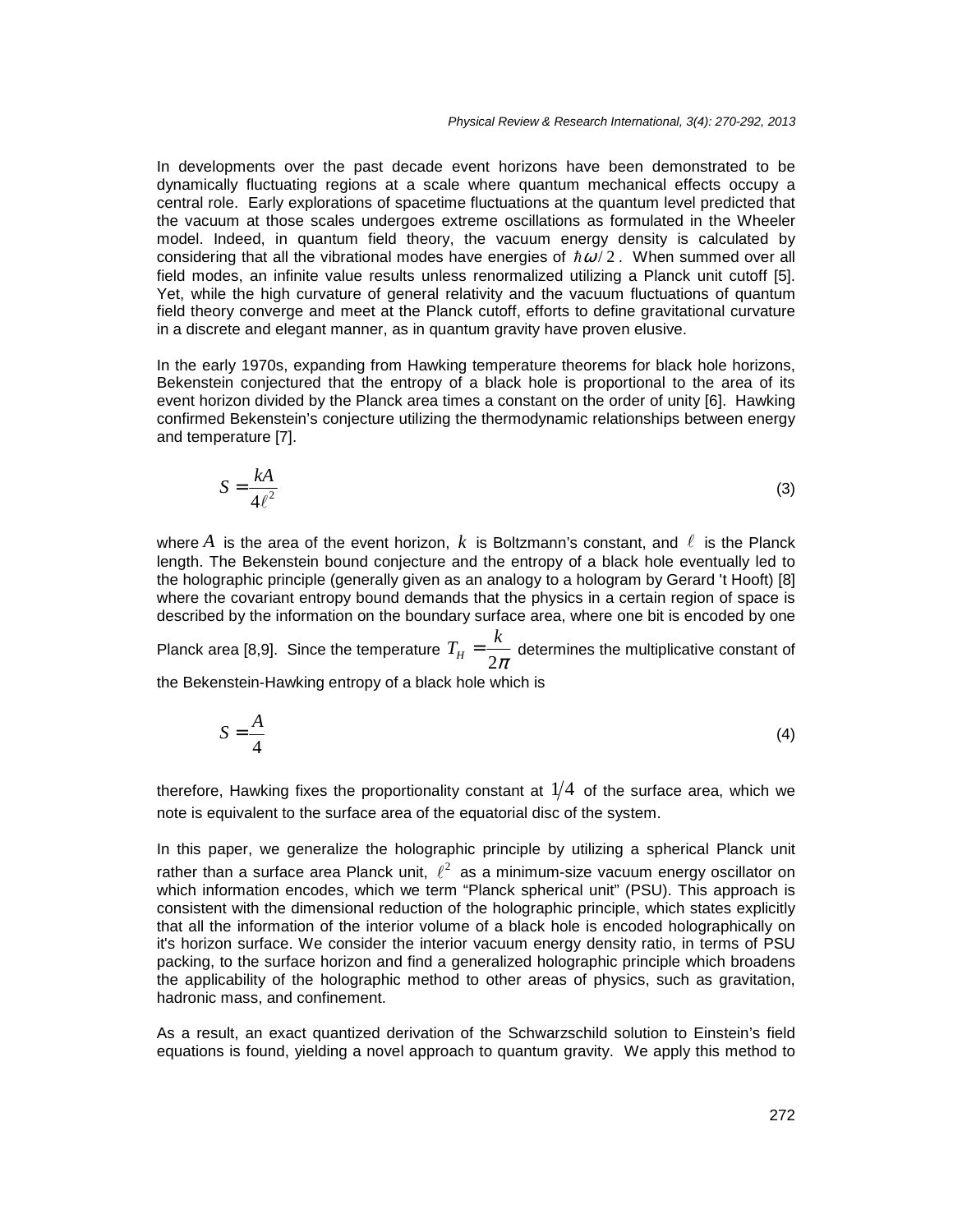the quantum scale and derive the proton rest mass from geometric considerations alone. When the CODATA charge radius value of the proton is employed, our result yields a very close first-order approximation within ~4% deviation from the CODATA mass value, the difference of which is  $0.069\times10^{-24}$  gm. Utilizing the 2010 muonic measurement of the proton charge radius however [10], we obtain a more accurate value within  $\,0.001{\times}10^{-24}\,gm$ or ~0.07% deviation. Employing our generalized holographic approach we predict a precise proton charge radius. Our prediction falls within the reported experimental uncertainty for the muonic measurement of the proton charge radius [10].

By further algebraic derivation, we find a fundamental constant we term  $\phi$ , defined by the mass ratio of vacuum oscillations on the surface horizon to the ones within the volume of the proton. As a result, clear relationships emerge between the Planck mass, the rest mass of the proton, and the Schwarzschild mass of the proton or what we term the holographic gravitational mass. Further, we find that our derived fundamental constant  $4\phi^2$  generates the gravitational coupling constant to the strong interaction, thus defining the unification energy for confinement. We also derive the energy, angular frequency, and period for such a system utilizing our generalized holographic approach. We find that the period is on the order of the interaction time of particle decay via the strong force which is congruent with our derivation of the gravitational coupling constant. Moreover, the frequency of the system correlates well with the characteristic gamma frequency of the nucleon decay rate. Finally, we compute the gravitational potential resulting from the mass dilation of the system due to angular velocities as a function of radius and find that the gravitational force of such a system produces a force range drop-off closely correlated with the Yukawa potential typically utilized to define the short range of the strong interaction.

We demonstrate that a quantum gravitational framework of a discrete spacetime defined by spherical Planck vacuum oscillators can be constructed which applies to both cosmological and quantum scales. Our generalized holographic method utilizes zero free parameters and is generated from simple geometric relationships and algebra, yielding precise results for significant physical properties such as the mass of black holes, the rest mass of the proton, and the confining nuclear force.

Note that in this paper, we utilize the full significant digits of the Planck length and other relevant physical constants as given by CODATA in our derivations to demonstrate the accuracy of our results.

#### **2. THE SCHWARZSCHILD SOLUTION FROM PLANCK OSCILLATOR SPHERICAL UNITS**

In view of the increasingly significant role that quantum field effects or vacuum fluctuations have played in current cosmology to characterize the information structure of the horizons of astrophysical black holes, as in the holographic principle and its application to entropy [11], we examine a hypothetical black hole horizon of the approximate order of magnitude of the well documented black hole Cygnus X-1 with a radius of  $~\sim \! \! 2.5 \times \! 10^6 cm$  .

In order to better represent the natural systems of harmonic oscillators we initiate our calculation by defining a Planck spherical unit (PSU) oscillator of the Planck mass  $m_{\ell}$  with a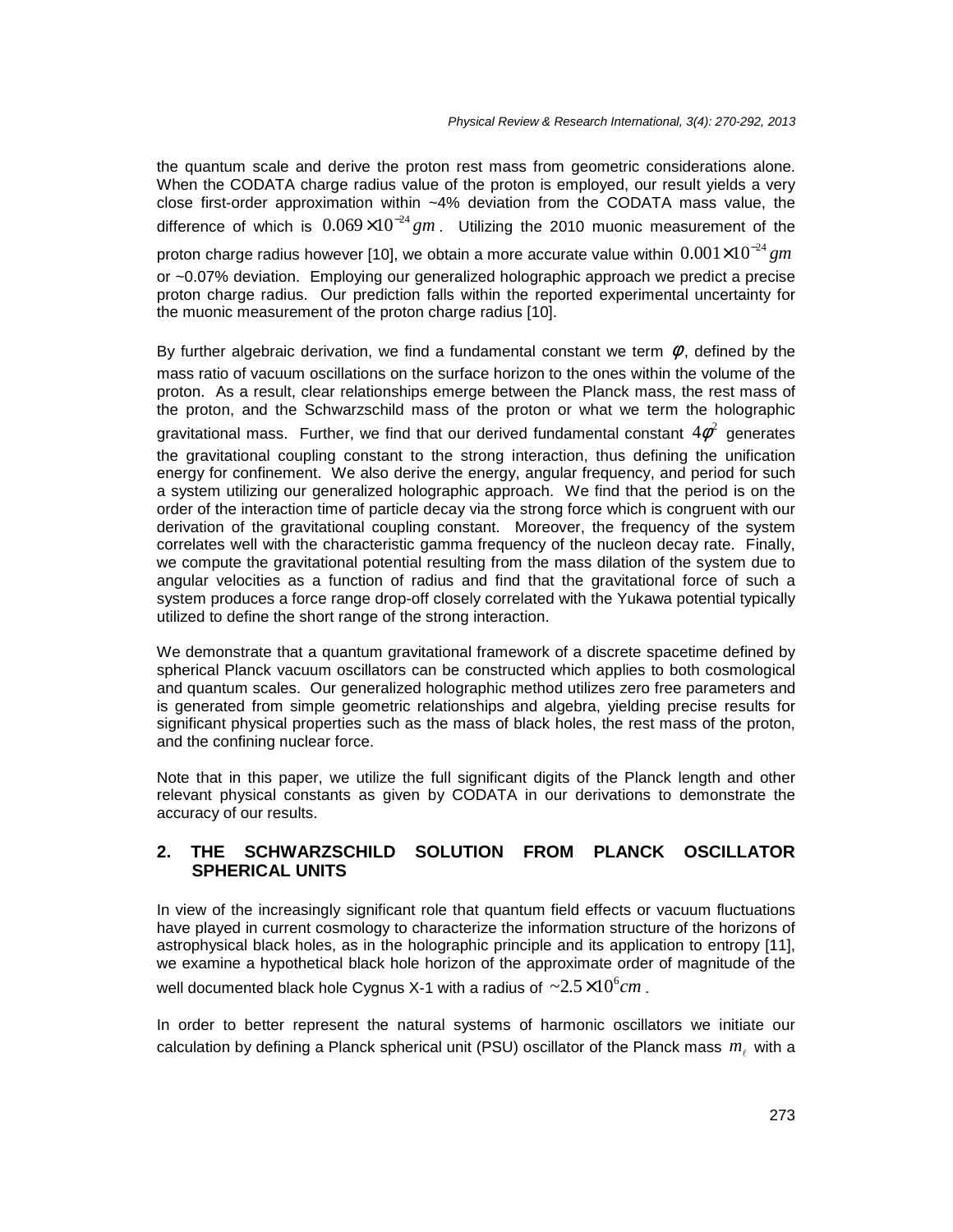spherical volume  $V_{\ell s}$  and a Planck length diameter  $\ell = 1.616199{\times}10^{-33} cm$  with a radius of  $\ell_r = \ell/2$ . We utilize a spherical volume for our fundamental spacetime quantum foam PSU oscillator instead of the typical Planck area  $\ell^2$  or Planck volume  $\ell^3$  in our generalized holographic approach. Therefore a spherical PSU of radius  $\ell_r$  has a volume of

$$
V_{\ell s} = \frac{4}{3}\pi \ell_r^3 \tag{5}
$$

or  $V_{ts} = 2.210462\,\times\,10^{-99} cm^3$ . Such a sphere will have an equatorial plane circular area of

$$
A_{\ell c} = \pi \ell_r^2 \tag{6}
$$

or  $A_{ec} = 2.051538 \times 10^{-66} cm^2$ , which will be utilized for the purpose of holographic tiling. In our generalized holographic approach we consider the volume vacuum oscillation energy in terms of Planck spherical units as well as the typical tiling of the surface horizon found in the holographic principle entropy calculations of equations (3) and (4). Our considerations of information within the volume stems from an exploration of the role of vacuum fluctuations in surface gravity and spacetime quantization relationships between the interior information network and the external surface tiling. It is important to note that although, in this exercise, we tile the surface horizon with Planck circular areas, these are equatorial areas of spherical oscillators.

Consequently, we derive the quantity  $\eta$  , the number of Planck areas  $A_{_{\ell c}}$  on the surface  $A$ of the horizon of Cygnus X-1 with a radius of  $2.5 \times 10^6 cm$  and find that

$$
\eta = \frac{A}{A_{\ell c}}\tag{7}
$$

or  $\eta$  = 3.828339 $\times 10^{79}$  . We calculate  $~R~$  or the quantity of Planck volume oscillators  $~V_{_{\ell s}}$ within the volume  $V$  of the interior of the Cygnus X-1 black hole

$$
R = \frac{V}{V_{\ell s}}\tag{8}
$$

or  $R = 2.960912 \times 10^{118}$ . We then examine the relationship between the information network of the horizon  $\eta$  and the interior information network of PSU oscillators  $R$ , then multiply it by the Planck mass,  $m_{\ell}$  to obtain the mass-energy equivalence of the ratio and we determine that

$$
m_h = \frac{R}{\eta} m_\ell \tag{9}
$$

274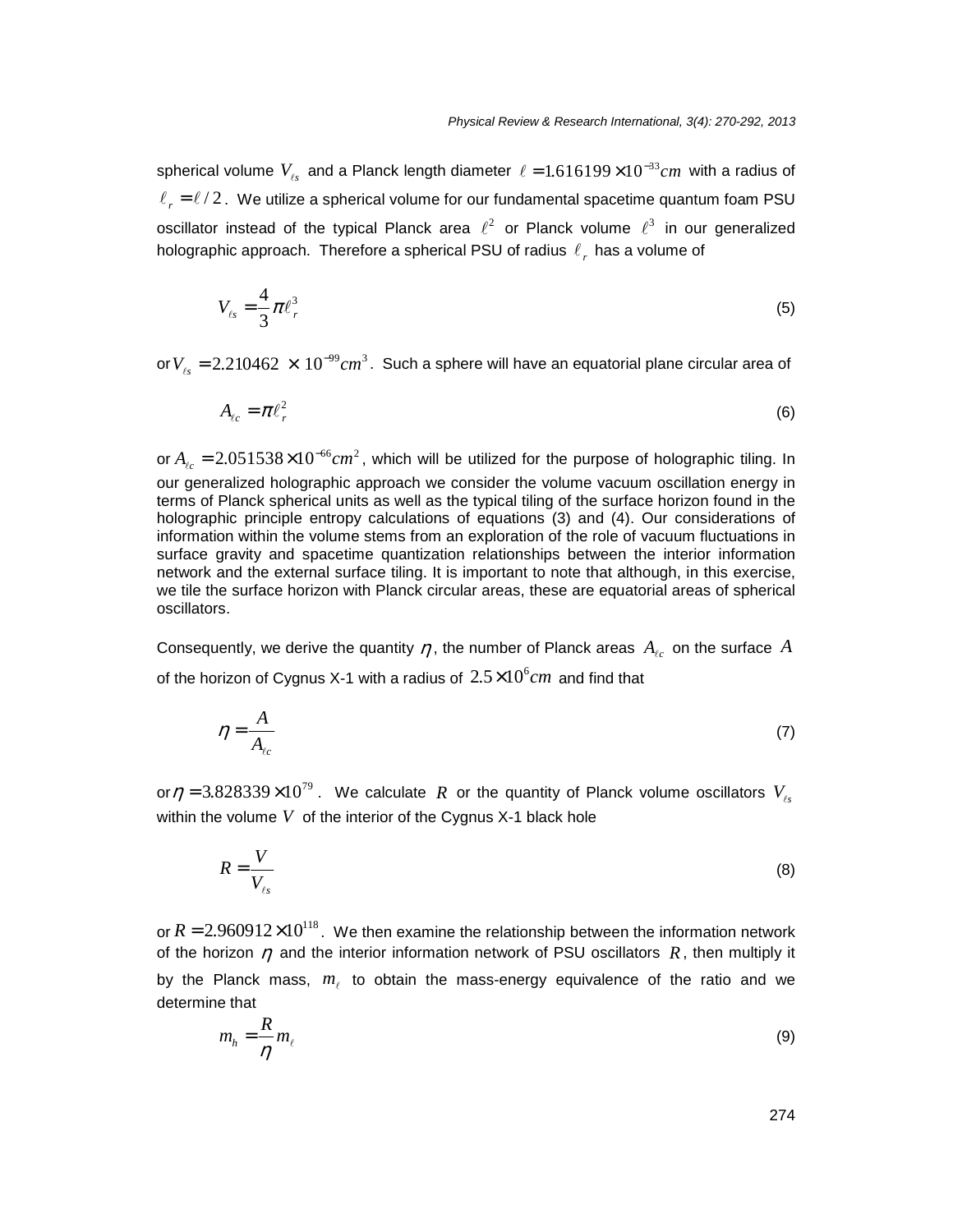where  $m_h^{} = 1.683354{\times}10^{34}gm$  is the mass derived from this geometric approach, or what we term the "holographic gravitational mass". This expression can be written as well in terms of mass relations by multiplying equation (9) by  $\left. m_{_\ell}\right/ m_{_\ell}$ 

$$
m_h = \frac{R_\rho}{\eta_\rho} m_\ell \tag{10}
$$

where  $\,R_{\rho}\,$  is the total mass-energy of PSU oscillators within the volume and  $\,\eta_{\rho}\,$  is the massenergy of PSU oscillators on the surface horizon, so that all terms are Planck mass quantities, which clarifies the relationship between masses in the geometry. Equation (10) can then be written as

$$
m_h = \frac{R_\rho}{\eta}.\tag{11}
$$

We then calculate the Schwarzschild mass of a black hole of the same radius as our example Cygnus X-1. Rearranging equation (1) we have

$$
\frac{rc^2}{2G} = m_s \tag{12}
$$

where  $m_s$  is the Schwarzschild mass of such a black hole,  $c$  is the speed of light and  $G$  is the gravitational constant. We obtain the exact same quantity,  $m_{_S} = 1.683354 \times 10^{34} gm$ utilizing CODATA values. Therefore

$$
m_h = m_s \,. \tag{13}
$$

We find that a simple relationship of the internal PSUs within a given volume, to the discrete "pixelation" of the holographic membrane surface horizon of the black hole yields what we term the holographic gravitational mass of the object which is equivalent to its classical Schwarzschild mass. This of course, is valid for any system, is free of any relativistic expressions, and utilizes only discrete Planck quantities, which has implications to quantum gravity.

From the above geometric analysis we then perform an algebraic derivation to find an elegant formulation of this quantized relationship. Therefore we can write equation (11) in terms of equation (7) and *R*

$$
\frac{R_{\rho}}{\eta} = \frac{Rm_{\ell}}{A/A_{\ell c}} = \frac{Rm_{\ell}A_{\ell c}}{A}.
$$
\n(14)

Utilizing equations (6) and (8) and rearranging terms we have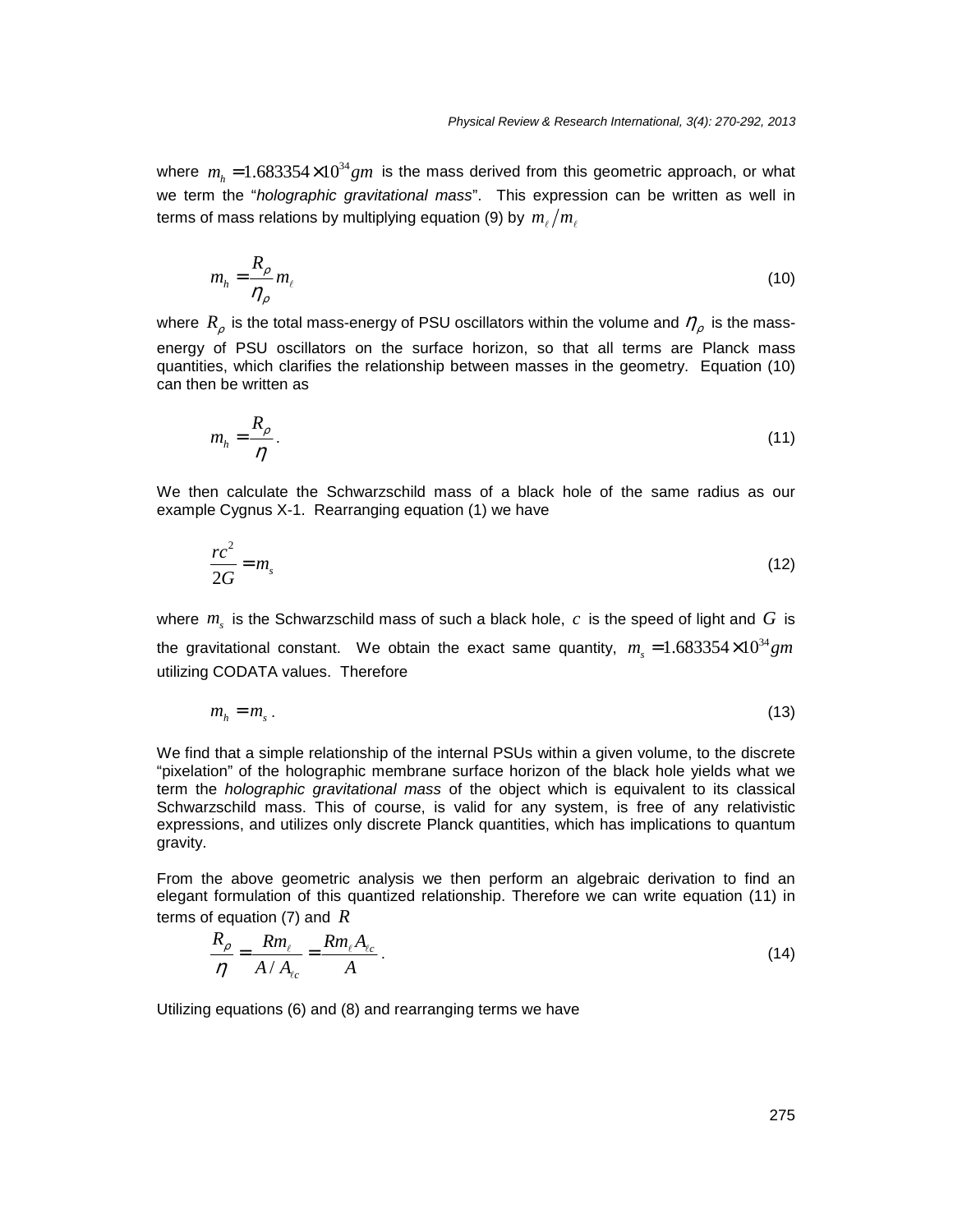Physical Review & Research International, 3(4): 270-292, 2013

$$
=\frac{(V/V_{\ell s})m_{\ell}\pi\ell_r^2}{4\pi r^2}=\frac{(V/V_{\ell s})m_{\ell}\ell_r^2}{4r^2}.
$$
\n(15)

Expanding to the spherical form in terms of  $r$  and  $\ell_r$  and reducing,

$$
=\frac{(\frac{4}{3}\pi r^3/(\frac{4}{3}\pi \ell_r^3))m_\ell \ell_r^2}{4r^2}=\frac{(r^3/\ell_r^3)m_\ell \ell_r^2}{4r^2}
$$
(16)

or,

$$
\frac{R_{\rho}}{\eta} = r \frac{m_{\ell}}{4\ell_{r}} \tag{17}
$$

where  $\vert r \vert$  is the radius of a system. Given that  $\ell_r = \ell/2$ , and utilizing equation (11) we now obtain what we have previously termed the holographic gravitational mass  $m_h^{\parallel}$  as,

$$
r\frac{m_{\ell}}{2\ell}=m_h\,.
$$

Of course now a radius we term the *holographic radius*  $r<sub>h</sub>$  can be calculated for any mass , giving the expression *m*

$$
r_h = 2\ell \frac{m}{m_\ell} \,. \tag{19}
$$

Therefore, we find that the number of discrete Planck masses within any given mass *m* multiplied by  $2\ell$ , which is a discrete quantity, will generate the *holographic radius* equivalent to the well known Schwarzschild radius of equation (1) so that in the case of equation (19) we have a non-relativistic form derived from discrete vacuum oscillator Planck quantities generating a quantized solution. The geometric equation (9) and the algebraic derivation (19) are both simple and meaningful as they clearly demonstrate that the gravitational mass of an object can be obtained from discrete quantities based on Planck spherical units. Consequently our results are consistent with the dimensional reduction embodied in the holographic principle, and thus we have found a unique expression involving the holographic gravitational mass, radius, Planck mass, and the mass of any black-hole object that is congruent with the usual holographic entropy computation of equations (3) and (4).

Clearly in both cases  $c$  and  $G$  are involved since Planck entities are derived from  $\frac{a}{3}$  and  $m_{\ell} = \sqrt{\frac{10}{C}}$ , therefore we can write equation (19) as *G c* =  $\ell = \sqrt{\frac{\hbar G}{\lambda}}$  and  $m_{\ell} = \sqrt{\frac{\hbar c}{\lambda}}$ *G*  $\ell =$ h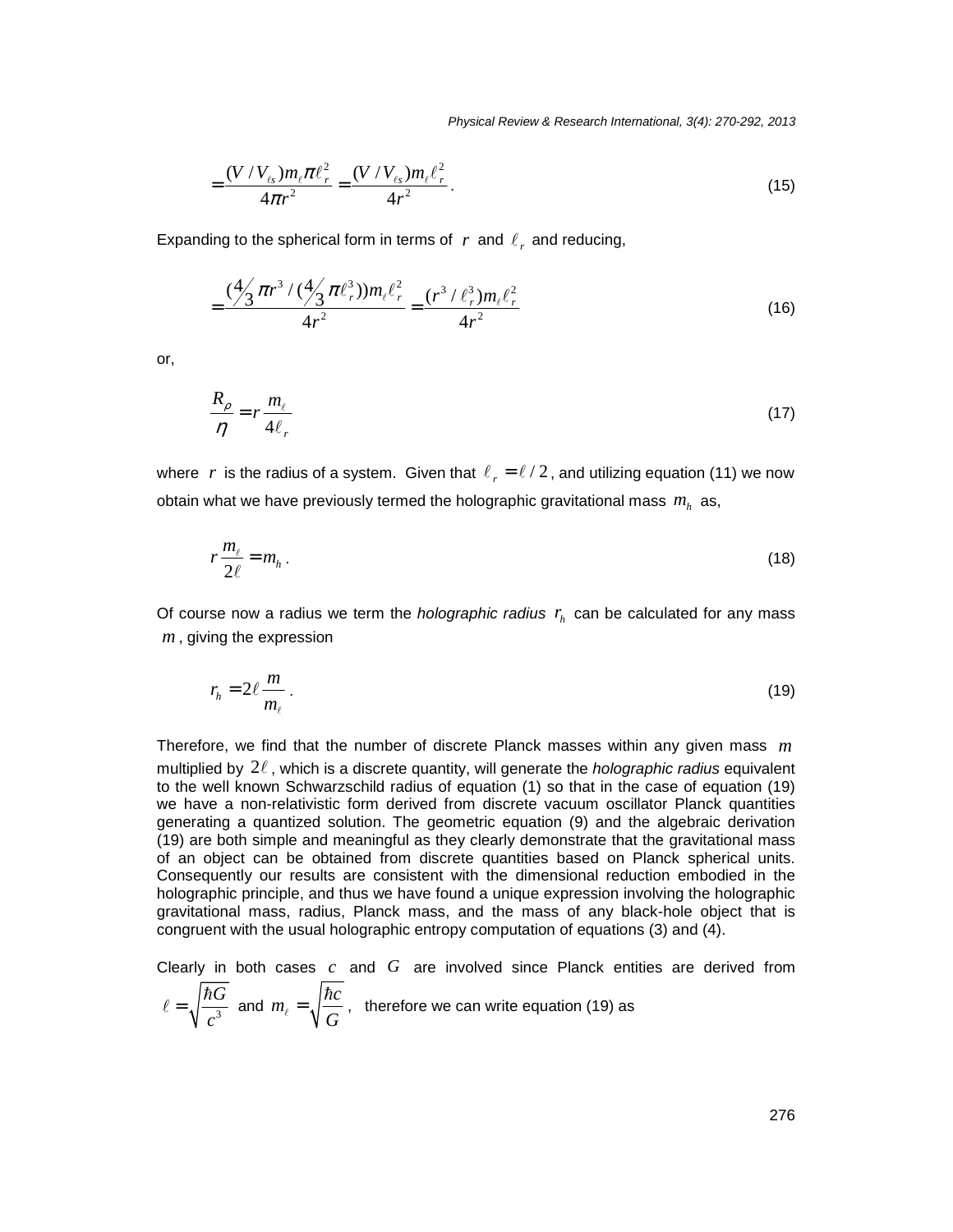Physical Review & Research International, 3(4): 270-292, 2013

$$
r_h = 2m \frac{\ell}{m_\ell} = 2m \frac{\sqrt{\frac{\hbar G}{c^3}}}{\sqrt{\frac{\hbar c}{G}}} = 2m \sqrt{\frac{G^2}{c^4}}
$$
(20)

or

$$
r_s = r_h = \frac{2Gm}{c^2}.
$$
\n<sup>(21)</sup>

Here we arrive to the Schwarzschild expression of equation (1) from geometric considerations alone. It then follows that the Schwarzschild solution to Einstein's field equations could have been developed in the late  $19<sup>th</sup>$  Century by computation of tiling Planck quantities independent of spacetime curvature and singularities, near the time when Max Planck in 1899 derived his units. His units were, of course, the result of the renormalization of the electromagnetic spectrum of black body radiation by the utilization of a quantum of action  $h$ , which confirmed experimental results. Planck quantities are natural units, free of any arbitrary anthropocentric measurements, are based on fundamental physical constants, and can be defined as, for example, the time it takes a photon to travel one Planck length which is the Planck time. Therefore, in the case of the generalized holographic solution the difficulties associated with discontinuities and singularity production are precluded from occurring due to the Planck quantization where the presence of  $\hbar$ , the quantum of angular momentum or the quantum of action of the energetic vacuum quantizes spacetime and yields a discrete gravitational mass or quantum gravity.

However, if our holographic solution is a correct representation of quantum gravitational spacetime structure, then it should be applicable to the quantum world and yield appropriate results such as fundamental physical quantities from first principles and geometric considerations.

#### **3. HOLOGRAPHIC MASS AT THE HADRON SCALE**

We now apply the above surface to volume relationships of Planck vacuum oscillations of a cosmological scale object to the quantum world. We initially utilize the standard CODATA proton charge radius given as  $r_p = 0.8775 \times 10^{-13} cm$  due to the fundamental nature of protons in the hadronic picture. We derive the quantity  $\eta$  as the number of Planck areas  $A_{\ell c}$  on the surface area  $A_{\rho}^{}$  of a proton

$$
\eta = \frac{A_p}{A_{\ell c}}\,. \tag{22}
$$

In this case,  $\eta = 4.716551 \times 10^{40}$ . Multiplying by the Planck mass, we obtain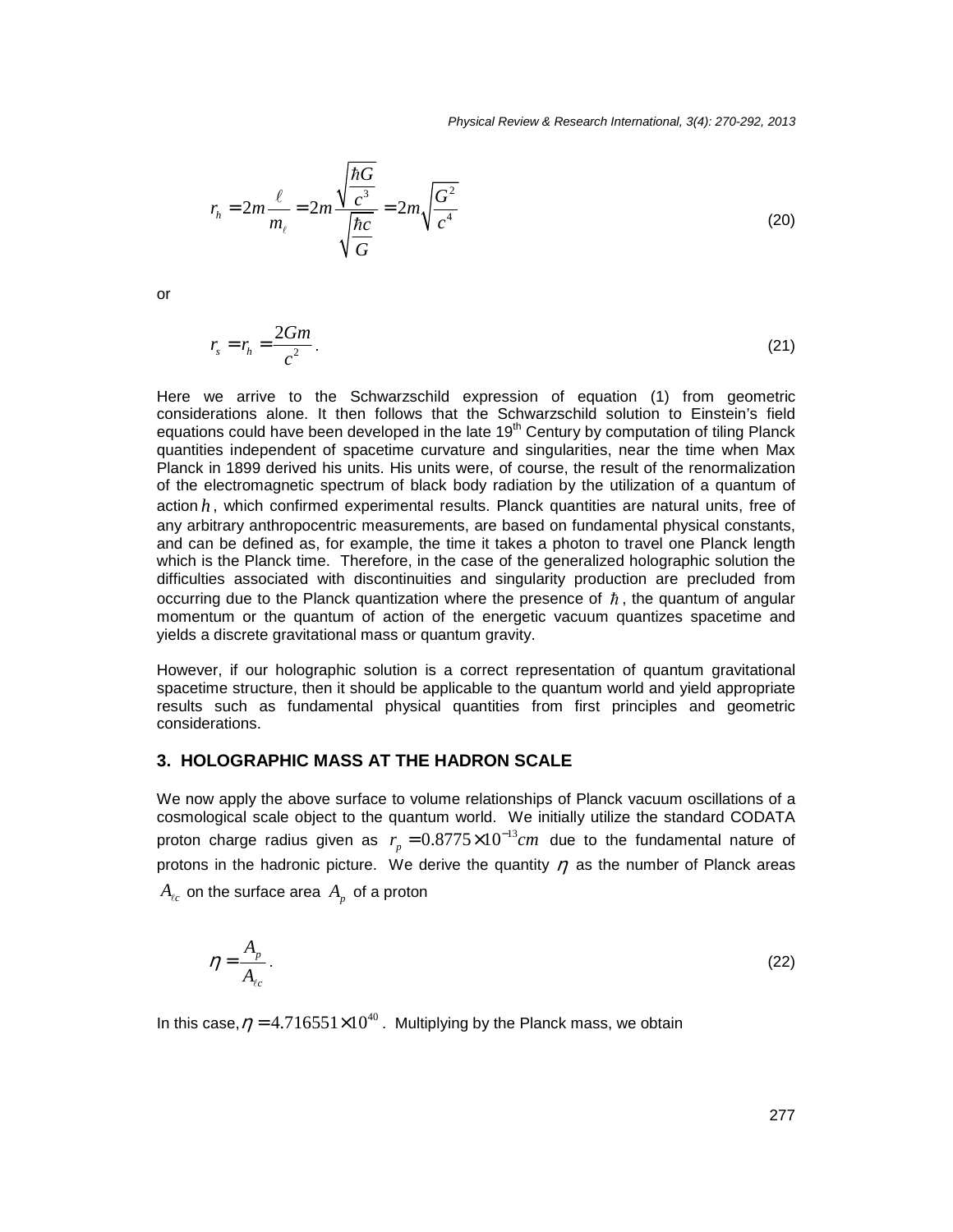$$
\eta_{\rho} = \eta m_{\ell} = 1.026562 \times 10^{36} \, \text{gm} \tag{23}
$$

or the holographic mass of the surface horizon of the proton. We then calculate  $R$  or the number of PSUs within the proton volume  $V_p$  utilizing equation (8), yielding  $R = 1.280404 \times 10^{60}$ .

We can now examine the relationship between  $\eta_{\rho}^{\phantom{\dag}}$  and  $R\phantom{\dag}$  and find

$$
m_{p'} = 2\frac{\eta_{\rho}}{R} = 1.603498 \times 10^{-24} \, \text{gm} \tag{24}
$$

where  $m_{p'}$  is the holographic derivation of the mass of the proton. The result is a close approximation to the measured CODATA value for the proton mass  $m_p = 1.672622 \times 10^{-24}$   $gm$  with a  $0.069 \times 10^{-24}$   $gm$  or ~4% deviation from the CODATA value.

Therefore a simple reversal of the holographic "pixelation" relationship in equation (11) produces a close approximation to the rest mass of the proton; whereas the above geometric holographic gravitational mass (which is equivalent to the Schwarzschild solution) is generated by dividing the mass of PSUs in the interior by the number of PSUs on the surface, conversely the proton rest mass is extrapolated from the mass of PSUs on the surface divided by the number of PSUs in the interior. Clearly both equation (11) and it's inverse in equation (24) can be utilized to describe a relationship between the interior information to the screening on the surface horizon and is consistent with the dimensional reduction associated with the holographic approach. In the following sections we will clarify the nature of this relationship, which has significant implications to the gravitational coupling constant and confinement.

The usual method of determining the charge radius of the proton is to measure the Lamb shift of a bound proton-lepton system via spectroscopy. A prior method was to measure the Sachs electric form factor with a scattering experiment, such as electron-proton scattering. The Sachs form factors are the spatial Fourier transforms of the proton's charge distribution in the Breit frame [12]. Recently, in 2010, an international research team from the Paul Scherrer Institute (PSI) in Villigen (Switzerland) and scientists from the Max Planck Institute of Quantum Optics (MPQ) in Garching, the Ludwig-Maximilians-Universität (LMU) Munich and the Institut für Strahlwerkzeuge (IFWS) of the Universität Stuttgart (both from Germany), and the University of Coimbra, Portugal obtained measurements recently published in Nature of the spectrum of muonic hydrogen that found a significantly lower value of  $r_{\rho} = 0.84184\times10^{-13} cm$  [10] compared to the CODATA value of the proton charge radius. In the case of measuring the Lamb shift of a bound proton-muon system it was anticipated to

reduce the error by an order of magnitude compared to measurements from proton-electron scattering and typical proton-electron spectroscopy [13]. While it did indeed reduce the error by an order of magnitude, the fact that the new measurement is five standard deviations from the CODATA value has raised significant questions about the implications of this new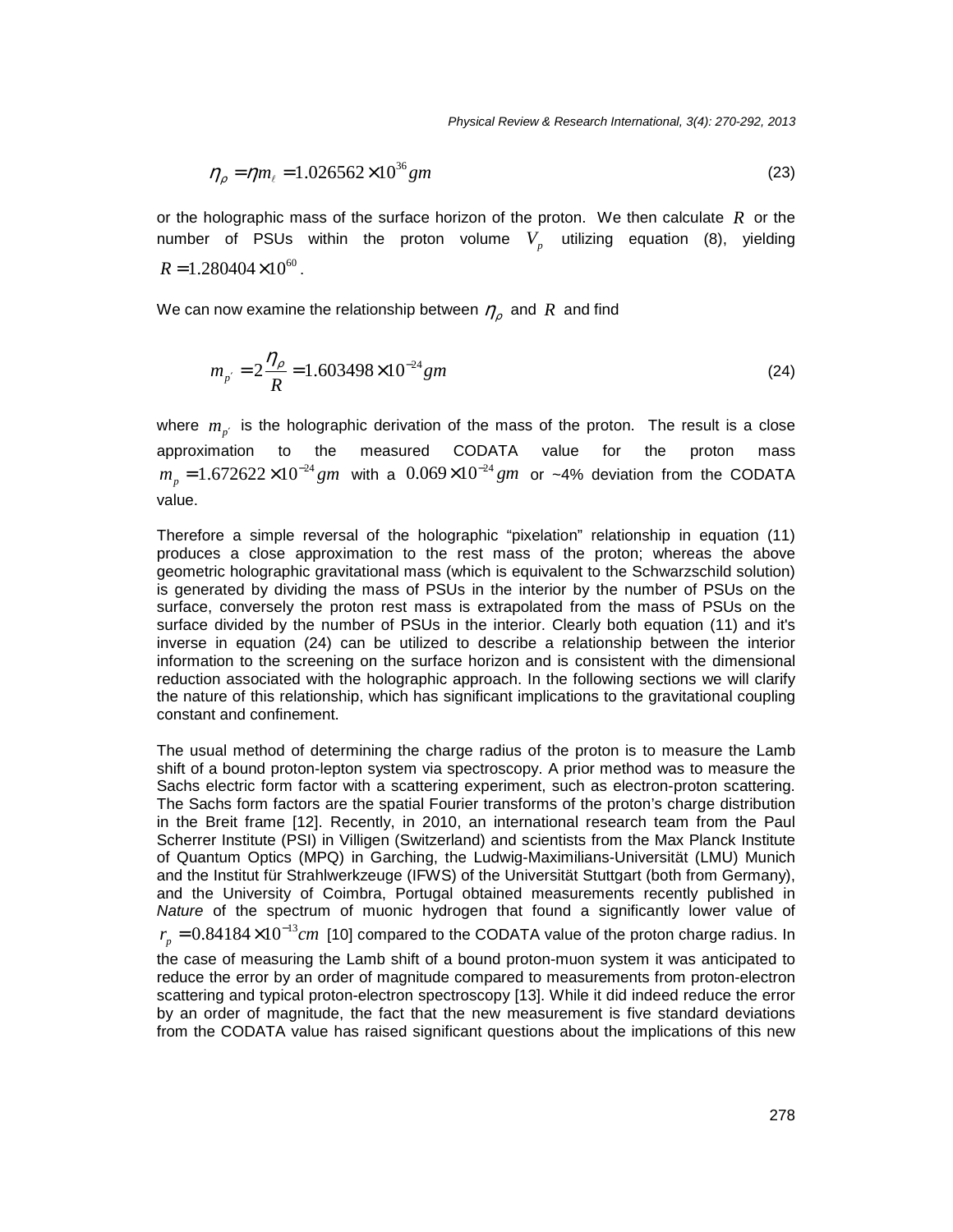result on Quantum Electrodynamics, and so far no experimental errors have been found despite thorough scrutiny by the physics community [14-20].

We now proceed to calculate the rest mass of the proton as above, utilizing the new muonic hydrogen measured proton charge radius  $r_p = 0.84184\times10^{-13} cm$  and find  $\eta = 4.340996 \times 10^{40}$ ,  $\eta_{\rho} = 9.448222 \times 10^{35}$  gm, and  $R = 1.130561 \times 10^{60}$ . Again utilizing equation (24) we obtain

$$
m_{p'} = 2\frac{\eta_{\rho}}{R} = 1.6714213 \times 10^{-24} \, \text{gm} \,. \tag{25}
$$

This result is now a much closer approximation to the measured CODATA value for the proton mass  $m_p = 1.672622 \times 10^{-24}$  *gm* with a  $0.0012 \times 10^{-24}$  *gm* or ~0.07% deviation from the CODATA value. This extremely close result is supportive of the new muonic hydrogen measurement of the proton charge radius, and of our generalized holographic approach applied to the quantum scale. Considering that this method yields an exact solution to the gravitational mass of an object, we can now make a prediction of the precise radius of the proton from theoretical tenets. Assuming that the current CODATA mass measurement of the proton (which has been measured to a high level of precision empirically) is accurate, we can solve equation (25) for the radius of an object of mass  $m_p = 1.672622 \times 10^{-24}$  gm by utilizing algebraic computations from the geometric consideration. Consequently

$$
m_{p'} = 2\frac{\eta_{\rho}}{R} = 2\frac{(A/A_{\ell c})m_{\ell}}{V/V_{\ell s}}.
$$
 (26)

Substituting equations (5) and (6) on the right side and canceling common terms we have

$$
=2\frac{(4\pi r^2/\pi\ell_r^2)m_\ell}{4\sqrt{3}\pi r_p^3/(\frac{4}{3}\pi\ell_r^3)}=2\frac{(4r^2/\ell_r^2)m_\ell}{r_p^3/\ell_r^3}
$$
(27)

and reducing to

$$
=\frac{8m_{\ell}}{r_p/\ell_r}=\frac{8\ell_r m_{\ell}}{r_p}.
$$
\n(28)

Since  $\ell_r = \ell/2$ , we can reduce this to

$$
m_{p'} = 4\ell \frac{m_{\ell}}{r_p} \,. \tag{29}
$$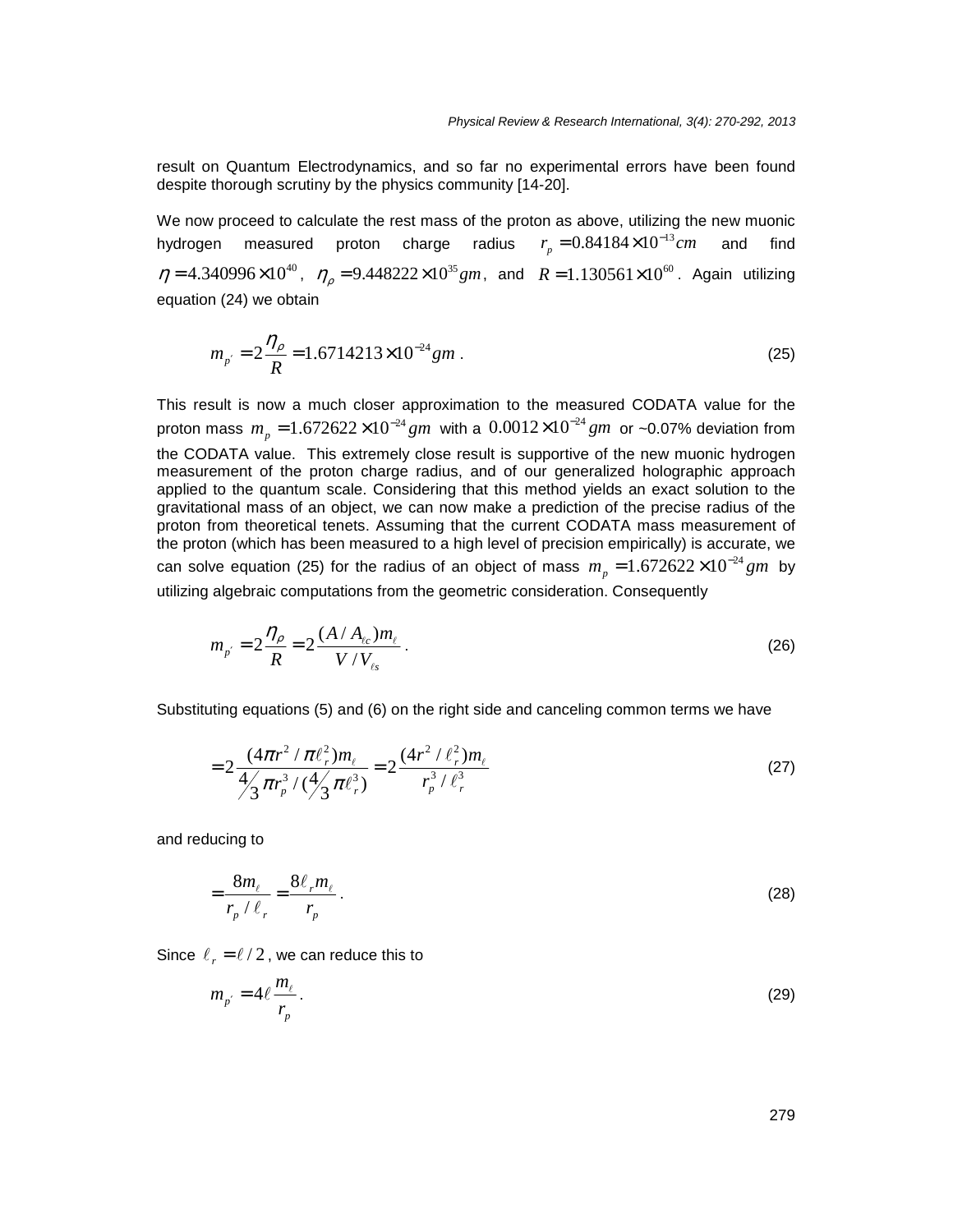Therefore the mass of the proton can be simply extrapolated from the relationship of the Planck length times the Planck mass divided by the proton charge radius. Again, as in section 2 we find a simple and elegant quantized solution to a fundamental physical quantity utilizing an intrinsic generalized holographic relationship.

We now can predict a precise radius for the proton, which we term  $r_{p'}$ , from the CODATA value for the proton mass by inverting equation (29)

$$
r_{p'} = 4\ell \frac{m_{\ell}}{m_p} = 0.841236 \times 10^{-13} cm \tag{30}
$$

a difference of  $0.000604\times10^{-13}cm$  from the muonic measurement of the proton charge radius of  $r = 0.84184(67) \times 10^{-13}$  *cm* and therefore falls within less than one standard deviation  $0.00067\times10^{-13}$ cm, or within their reported standard experimental error value [10]. More precise measurement may confirm this theoretical result.

#### **4. DETERMINING A FUNDAMENTAL GEOMETRIC MASS RATIO AND THE GRAVITATIONAL COUPLING CONSTANT**

As in section 2, we now replace  $\ell$  and  $m_\ell$  in equation (29) by their respective fundamental constant Planck unit definitions, to derive deeper meaning. Therefore, canceling terms and simplifying

$$
m_{p'} = 4\ell \frac{m_{\ell}}{r_p} = \frac{4\sqrt{\frac{\hbar G}{c^3} \frac{\hbar c}{G}}}{r_p} = \frac{4\sqrt{\frac{\hbar^2}{c^2}}}{r_p} = \frac{4\frac{\hbar}{c}}{r_p} = \frac{4\hbar}{r_p c}.
$$
 (31)

We rewrite the last term and multiply the numerator and denominator by  $\,c$  /  $G$  ,

$$
=2\frac{\hbar}{r_{p}c/2} = 2\frac{\hbar c/G}{r_{p}c^{2}/2G}
$$
 (32)

and since  $m_{\ell} = \sqrt{\frac{\hbar c}{\sigma}}$ , we substitute *G*  $\ell =$ h

$$
=2\frac{m_{\ell}^2}{r_{p}c^2/2G}.
$$
\n(33)

Here the Schwarzschild condition  $m_s = rc^2/2G$  appears in the denominator which is equivalent to our holographic solution  $m_h = rm_\ell/2\ell$  . We can now write equation (33) as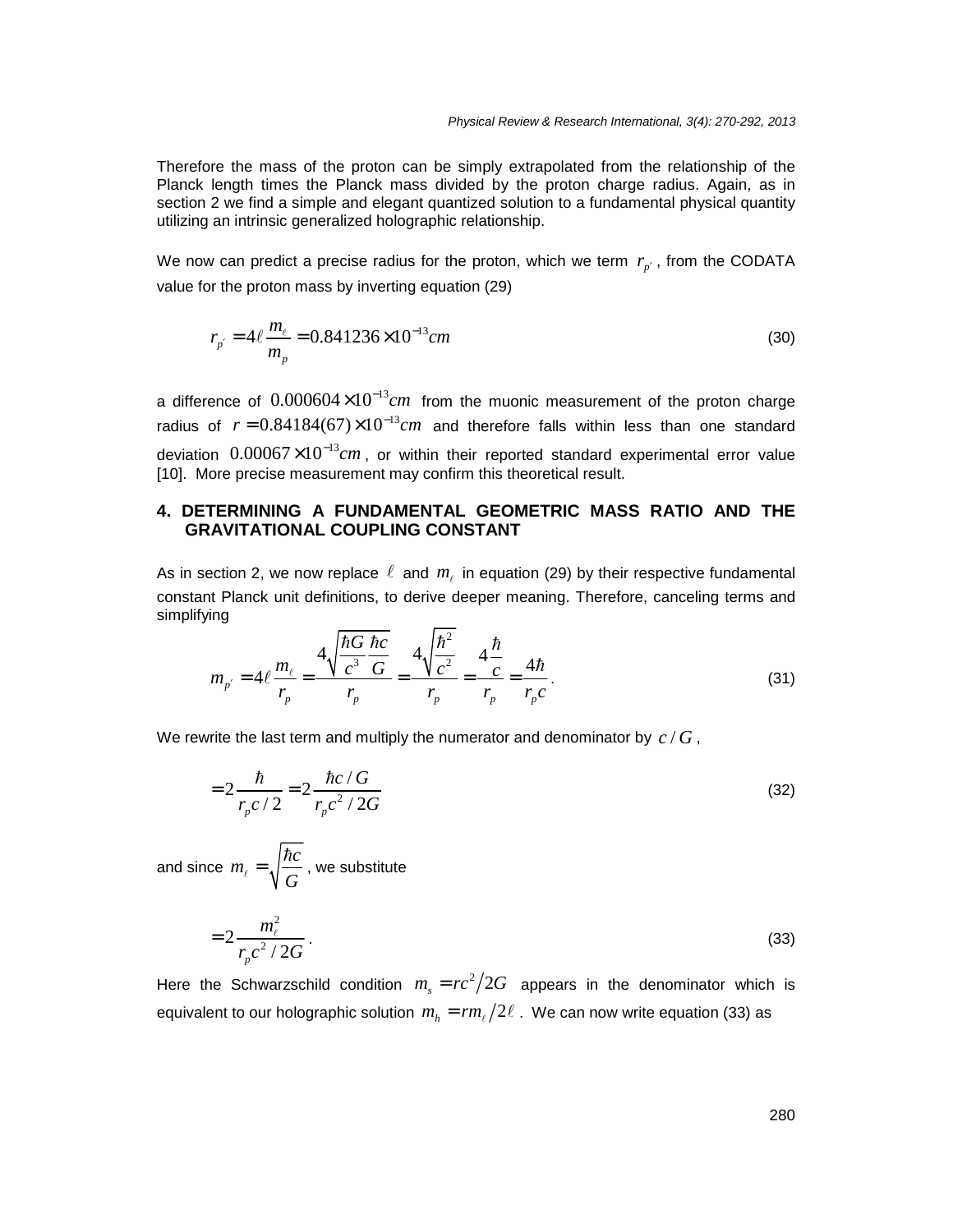Physical Review & Research International, 3(4): 270-292, 2013

$$
m_{p'} = 2 \frac{m_{\ell}^2}{m_{h'}}.
$$
 (34)

This is a significant result as we now observe a direct relationship between the rest mass of the proton  $m_p$ , the Planck mass  $m_\ell$ , and the Schwarzschild mass or holographic gravitational mass  $m_h$ , which we denote as  $m_{h'}$  to indicate the holographic gravitational mass specific to the proton. Thus, the presence of a strong gravitational potential equivalent to the Schwarzschild mass in equation (34) relates the rest mass of the proton to our cosmological generalized holographic mass solution, confirming that the holographic principle, typically consistent with strong gravitational objects, is potentially involved in the strong field confinement environment on the femtometer scale due to Planck fluctuations. Here our generalized holographic approach has led us to a direct relationship between a cosmological gravitational solution and the Planck scale to produce the mass of a quantum object. From equation (11)

$$
m_h = \frac{R m_\ell}{\eta} \tag{35}
$$

where  $R$  is the number of PSUs within the interior and  $\eta$  is the number of PSUs on the surface horizon, we now clearly discern that both the holographic gravitational mass (equivalent to the Schwarzschild mass) and the rest mass of the proton are a consequence of the Planck mass  $m_{\ell}$ , and the geometrical considerations of Planck vacuum oscillators alone.

Although equation (35) has a simple and elegant form, we now explore a little further the algebra to better understand the geometric relationship between  $m_{p'}^{}$  ,  $\,m_{\ell}^{}$  and  $\,m_{h'}^{}$  .

Starting from equation (34) and multiplying by  $m_{h'}/m_{h'}$  we have

$$
m_{p'} = 2 \frac{m_{\ell}^2}{m_{h'}} = 2 \frac{m_{\ell}^2}{m_{h'}^2} m_{h'}.
$$
 (36)

Expanding  $m_{h'}$  in the denominator with equation (35) and rearranging terms we have

$$
=2\frac{m_{\ell}^2}{\left(\frac{Rm_{\ell}}{\eta}\right)^2}m_{h'}=2\left(\frac{\eta m_{\ell}}{Rm_{\ell}}\right)^2m_{h'}.
$$
\n(37)

We now express this in terms of  $\,\eta_{\rho}^{}\,$  and  $\,R_{\rho}^{}\,$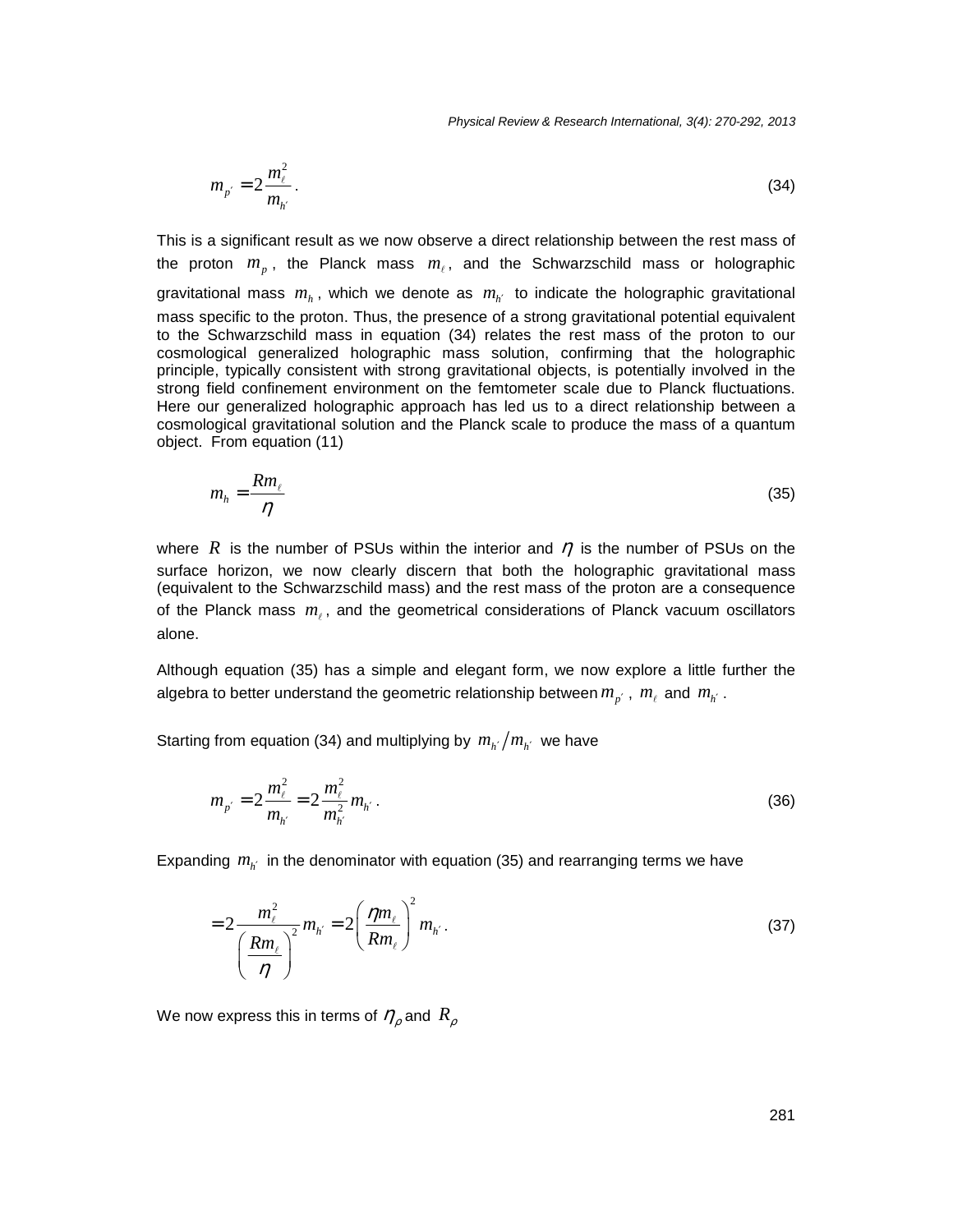Physical Review & Research International, 3(4): 270-292, 2013

$$
m_{p'} = 2\left(\frac{\eta_{\rho}}{R_{\rho}}\right)^2 m_{h'}
$$
 (38)

where  $\eta_{\rho}$  is the mass of PSUs on the surface horizon and  $R_{\rho}$  is the mass of PSUs in the interior volume as in equation (10). Here the geometric mass relationship clearly emerges. Significantly, the rest mass of the proton is generated by the square of the simple mass relationship of the surface mass of PSUs to the interior mass of PSUs multiplied by the holographic gravitational mass of the proton. Of course we can also express this relationship in terms of dimensionless quantities. We divide by  $m_{\ell}$  in the numerator and denominator

$$
m_{p'} = 2 \left( \frac{\eta_{\rho} / m_{\ell}}{R_{\rho} / m_{\ell}} \right)^2 m_{h'}
$$
 (39)

yielding

$$
=2\left(\frac{\eta}{R}\right)^2 m_{h'}.
$$
 (40)

Yet, another step can be taken to further elucidate the nature of the relationship by expanding  $m_{h'}$  utilizing equation (9)

$$
=2\left(\frac{\eta}{R}\right)^2\frac{R}{\eta}m_{\ell}\tag{41}
$$

which reduces to

$$
m_{p'} = 2\frac{\eta}{R} m_{\ell} \tag{42}
$$

which can be converted back to a mass only expression by multiplying the dimensionless quantities by  $m_{\ell}$ , yielding

$$
m_{p'} = 2\frac{\eta_{\rho}}{R_{\rho}} m_{\ell} \,. \tag{43}
$$

The relationships between the proton mass, the Planck mass and the holographic gravitational mass clearly emerge from this algebraic sequence of equations. One of the most significant challenges of modern physics has been to find a comprehensive framework to explain the significant discrepancy between the relatively large Planck mass, the mass of the proton, and the gravitational force or what is known as the hierarchy problem. Frank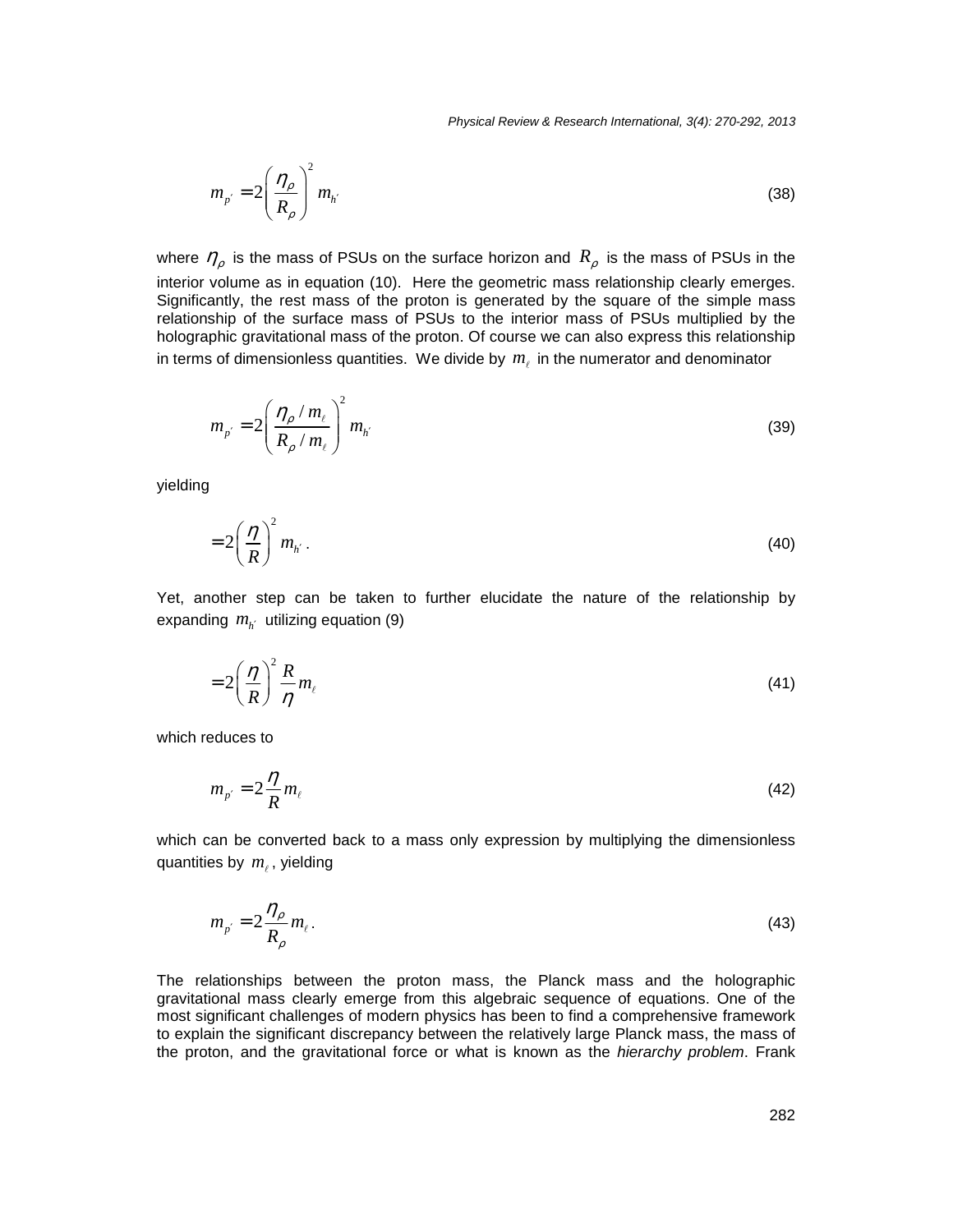Wilczek, whose fundamental contribution of asymptotic freedom to the strong interaction theory, states "We see that the question it poses is not, 'Why is gravity so feeble?' but rather, 'Why is the proton's mass so small?' For in natural (Planck) units, the strength of gravity simply is what it is, a primary quantity, while the proton's mass is the tiny number..." [21]

Here the hierarchy problem between the Planck mass and the proton rest mass is resolved as we clearly demonstrate that the rest mass of the proton is a function of the Planck vacuum oscillators holographic surface to volume geometric relationship of spacetime, the energy levels of which include the gravitational mass-energy  $m_{h'}$  derived from the same primary quantity of Planck entities. We express the relationship of the proton surface horizon to its volume Planck oscillators as a fundamental constant we term  $\,\phi$ 

$$
\phi = \frac{\eta}{R} = \frac{\eta_{\rho}}{R_{\rho}} = 3.839682 \times 10^{-20}
$$
\n(44)

which appears as a fundamental geometric ratio from equations (38) to (43), whether in dimensionless quantities or in mass ratios. The inverse relationship

$$
\frac{1}{\phi} = \frac{R}{\eta} = \frac{R_{\rho}}{\eta_{\rho}} = 2.604382 \times 10^{19}
$$
\n(45)

is clearly seen in equation (41) where  $m_{h'}$  is fully expanded in its holographic expression from equation (9) of section 2. Therefore,  $\phi$  and its inverse relate the gravitational curvature of a Schwarzschild metric to the quantum scale so that

$$
m_{p'} = 2\phi^2 \frac{1}{\phi} m_{\ell} = 2\phi^2 m_{h'}
$$
 (46)

and relates the proton rest mass to the Planck mass

$$
m_{\ell} = \frac{m_{p'}}{2\phi} \tag{47}
$$

and of course the Planck mass to the holographic gravitational mass is  $\,\phi$ 

$$
m_{\ell} = \phi m_{h'} \,. \tag{48}
$$

Consequently  $\phi$  acts as a fundamental constant relating the background Planck vacuum fluctuation field to the cosmological and quantum scale where it may be the source of confinement so that scaling from the proton rest mass to the Planck mass requires a proportional mass-energy conversion of  $2\phi$  while from the Planck mass to the holographic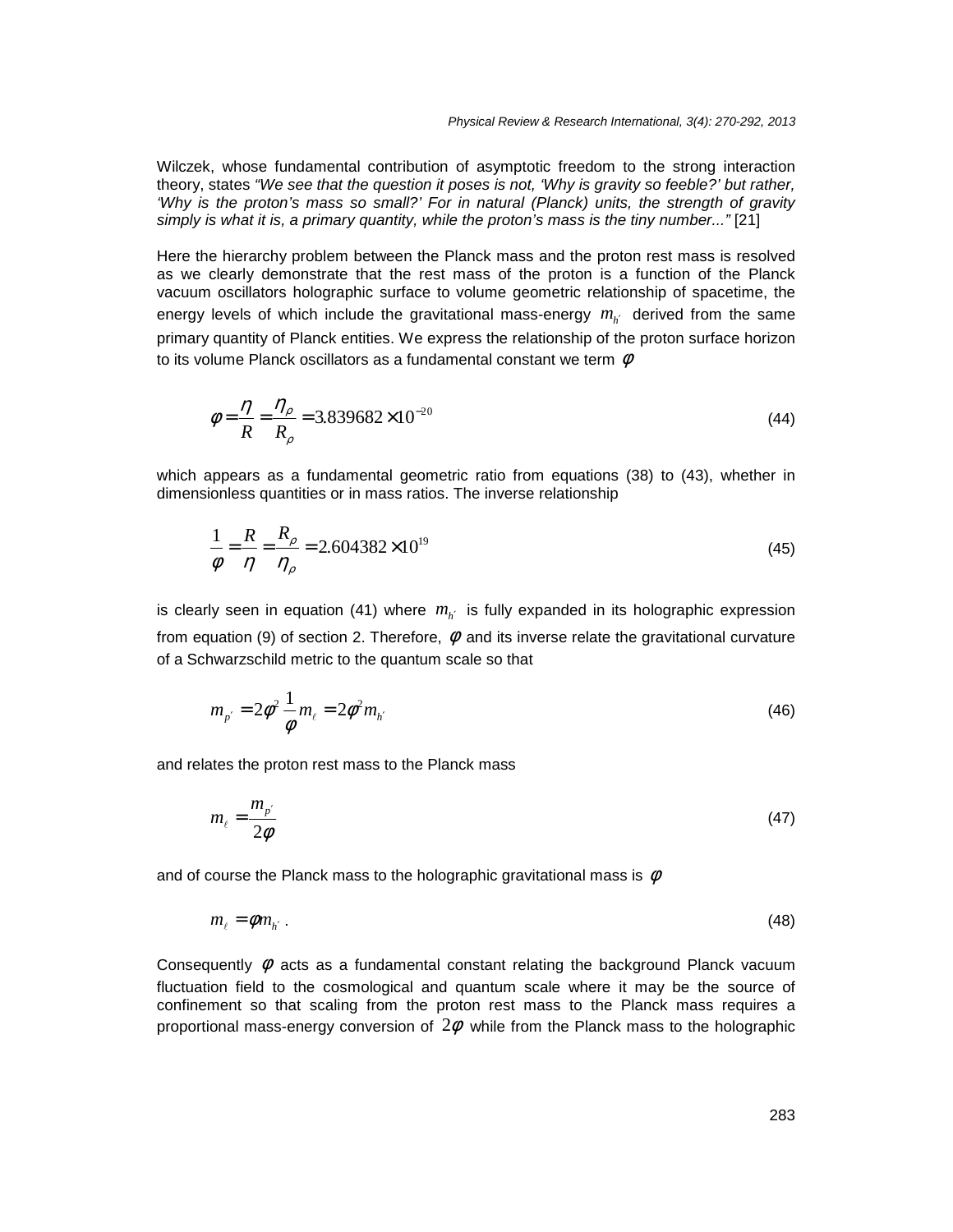gravitational mass requires a factor of  $\phi$ , which yields a total scaling from the proton rest mass to the holographic gravitational mass of

$$
2\phi^2 = 2.948632 \times 10^{-39} \,. \tag{49}
$$

Exploring the  $\phi$  relationships relative to quantum gravity confinement, we utilize equation (47), and we determine

$$
m_{p'} = 2\phi m_{\ell} = 2\phi \sqrt{\frac{\hbar c}{G}}.
$$
\n(50)

Squaring both sides

$$
m_{p'}^2 = 4\phi^2 \frac{\hbar c}{G} \,. \tag{51}
$$

Multiplying both sides by  $\frac{G}{\cdot}$  we have h*c*

$$
4\phi^2 = \frac{Gm_{p'}^2}{\hbar c} = \frac{Gm_{p'}m_{p'}}{\hbar c}.
$$
\n(52)

Where  $4\phi^2 = 5.897264 \times 10^{-39}$  is the exact value for the coupling constant between gravitation and confinement at the proton scale or the strong interaction. The typical computation given for the gravitational coupling constant is

$$
\frac{F_s}{F_s} = \frac{F_s}{F_e} \frac{F_e}{F_s} = \frac{Gm_p m_p / r^2}{e^2 / r^2} \alpha = \frac{Gm_p^2}{e^2} \alpha = 5.905742 \times 10^{-39}
$$
\n(53)

where  $e$  is the elementary charge and  $\alpha$  is the fine structure constant. Note that the slightly different value of equation (53) from  $4\phi^2$  of equation (52) is due to our utilization of the 2010 muonic measurement of the radius of the proton, and that utilizing our predicted radius  $r_{p'}$ from equation (30) yields the exact value.

Hence the gravitational force coupling constant is computed directly from the geometric relationship of the Planck oscillator surface tiling to the interior volume oscillations of the proton which as well clearly relates the Planck mass to the proton rest mass, and the  $2\phi^2$ ratio of the proton mass to the holographic gravitational mass or the Schwarzschild mass. Consequently, the unifying energy required for confinement is generated by holographic derivations directly from first principles of simple geometric Planck vacuum fluctuation relationships. Furthermore, the rest mass of the proton is computed without requiring the complexities introduced by a Higgs mechanism, which also utilizes a non-zero vacuum expectation value, but which only predicts 1 to 5 percent of the mass of baryons, and in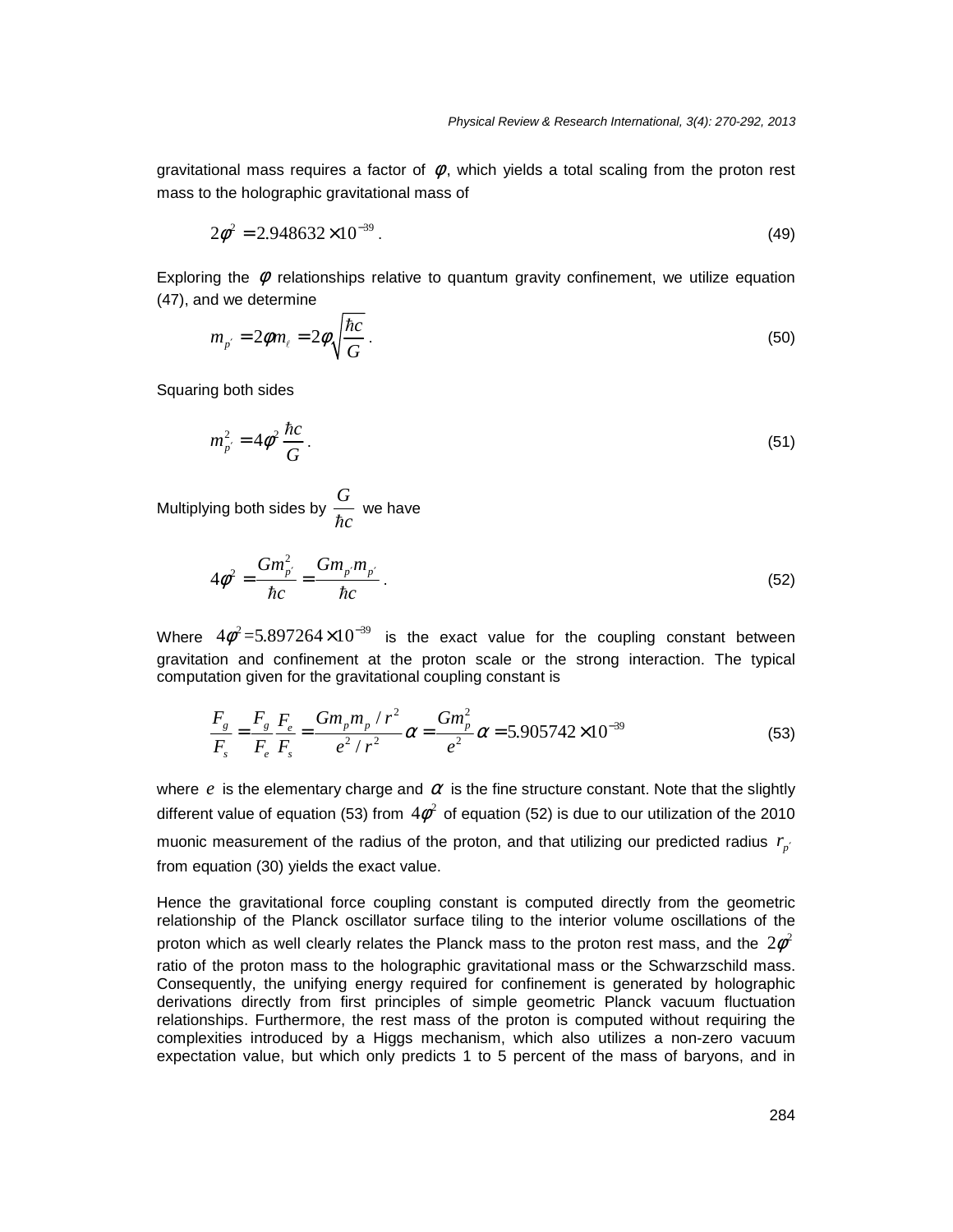which the Higgs particle mass itself is a free parameter [22]. The current QCD approach accounts for the remaining mass of the proton by the kinetic back reaction of massless gluons interacting with the confining color field utilizing special relativity to determine masses. Yet it is critical to note that after almost a century of computation, there is still no analytical solution to the Lattice QCD model for confinement. This problem is thought to be one of the most obscure processes in particle physics and a Millennium Prize Problem from the Clay Mathematics Institute has been issued to find a resolution [23,24]. Since there is no analytical solution to LQCD and no framework for the energy source necessary for confinement, associating the remaining mass of the proton to the kinetic energy of massless gluons is based on tenuous tenets.

Our results demonstrate that the holographic gravitational mass-energy of the proton  $m_{h'}$  is the unification energy scale for hadronic confinement and that the mass of nucleons is a direct consequence of vacuum fluctuations. Keeping in mind that a neutron quickly decays into a proton when free of the nucleus, we have therefore addressed the fundamental nature of the nucleon by deriving the proton rest mass and the confining force from holographic considerations. In future publications we will address the confinement string-like gluon jet flux tube structures of the QCD vacuum model as potentially arising from high curvature within the spacetime Planck vacuum collective behavior background, acting as vortices near the holographic screen topological horizon. This will be addressed utilizing an extended center vortex picture which has been significantly developed by 't Hooft [25] and in which the surface area of a Wilson loop is related to a confining force. In the next section, we explore the energy and angular frequency associated with our model and we compute the gravitational potential range of our confining force utilizing special relativity.

#### **5. FREQUENCY, ENERGY AND THE YUKAWA POTENTIAL**

From equations (29) and (47) we have

$$
m_{p'} = 2\phi m_{\ell} = 4\ell \frac{m_{\ell}}{r_p} \,. \tag{54}
$$

Dividing by  $2m_{\ell}$  on both sides we find

$$
\phi = \frac{2\ell}{r_p} \tag{55}
$$

or

$$
r_p = \frac{2\ell}{\phi} \,. \tag{56}
$$

Calculating Einstein's mass-energy equivalence for the proton we have

$$
E_p = m_p c^2. \tag{57}
$$

From equation (47) we can then write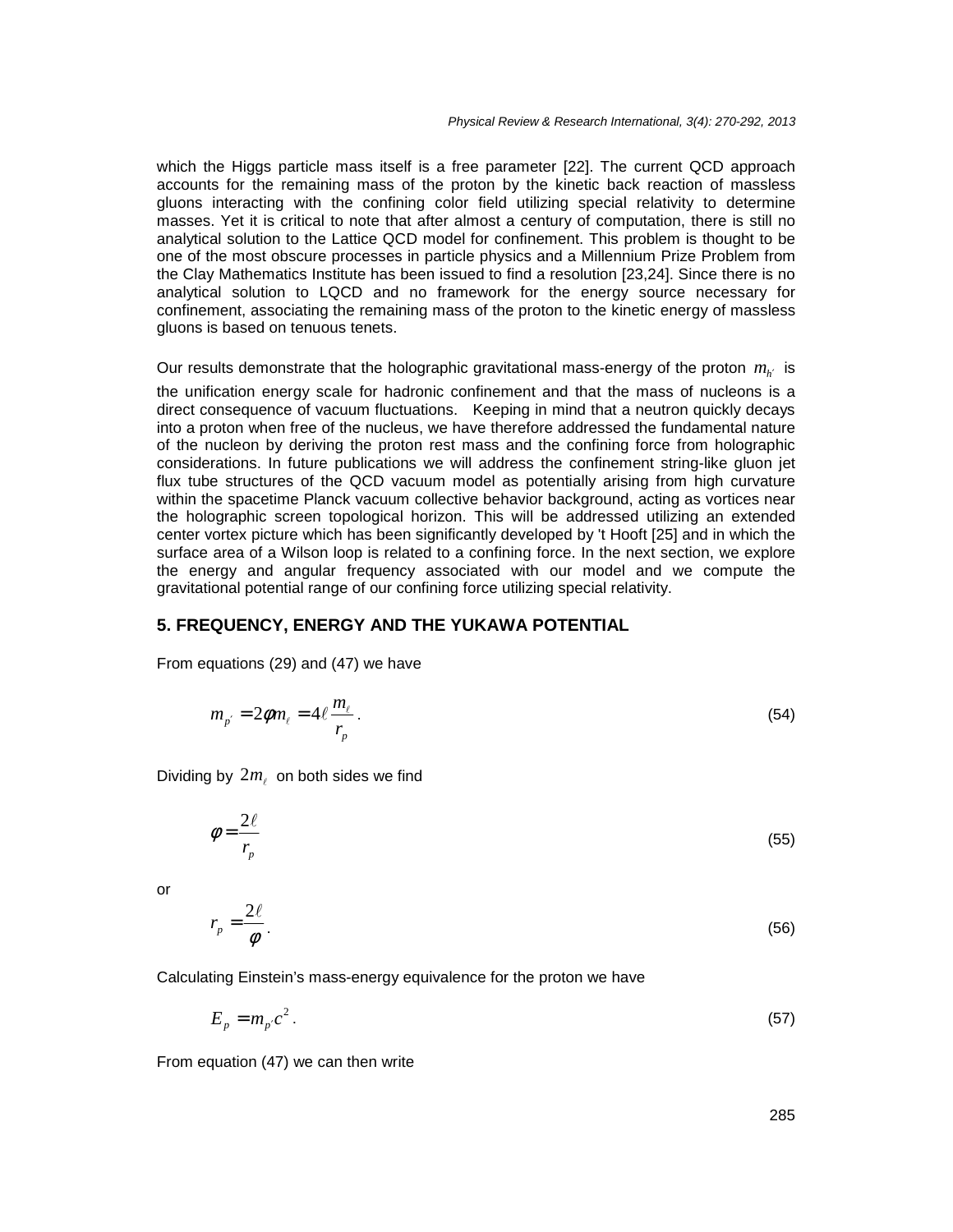$$
=2\phi m_{\ell}c^2\tag{58}
$$

where  $m_{\ell}c^2$  is the Planck energy. Now we expand the terms

$$
=2\phi\sqrt{\frac{\hbar c^5}{G}}=2\phi\sqrt{\frac{\hbar \,\hbar c^2 c^3}{\hbar \,G}}=2\phi\sqrt{\frac{\hbar^2 c^2 c^3}{\hbar G}}=2\phi\hbar c\sqrt{\frac{c^3}{\hbar G}}=\frac{2\phi\hbar c}{\sqrt{\frac{\hbar G}{c^3}}}=\frac{2\phi\hbar c}{\ell}.
$$
 (59)

From equation (56) it follows that

$$
=\frac{4\phi\hbar c}{2\ell}=\frac{4\hbar c}{\frac{2\ell}{\phi}}=\frac{4\hbar c}{r_p}.
$$
\n(60)

Given that  $\hbar = \frac{1}{2\pi}$ , then *h*  $\hbar = \frac{n}{2\pi}$ 

$$
E_p = \frac{4hc}{2\pi r_p} = \frac{4hc}{C_p} = 4hf_p \,. \tag{61}
$$

Thus we have obtained an expression for the energy where  $\,C_{_{P}}=2\pi r_{_{P}}\,$  is the circumference of the proton and the angular frequency  $f_p = \frac{1}{C}$ . Therefore the energy of such a system can be written in terms of  $\hbar$  as  $E_{p} = 8\pi\hbar f_{p}$  which yields a frequency *p*  $f_p = \frac{c}{a}$ *C* =

$$
f_p = \frac{E_p}{8\pi\hbar} = \frac{E_p}{4h} = 5.667758 \times 10^{22} hz
$$
 (62)

characteristic to high-energy nuclear gamma emission, and a period of

$$
t_p = \frac{1}{f_p} = 1.764366 \times 10^{-23} sec
$$
\n(63)

where  $10^{-23} sec$  is typically given as the interaction time of the strong force [26]. From equation (58) we find that  $2\phi$  multiplied by the Planck energy yields an angular frequency with a period of  $t_p$ , which is the time it takes for a particle to decay via the strong interaction. Hence from the generalized holographic geometric relations of Planck entities, we have derived clear quantum gravitational mass-energy formulations that define the characteristics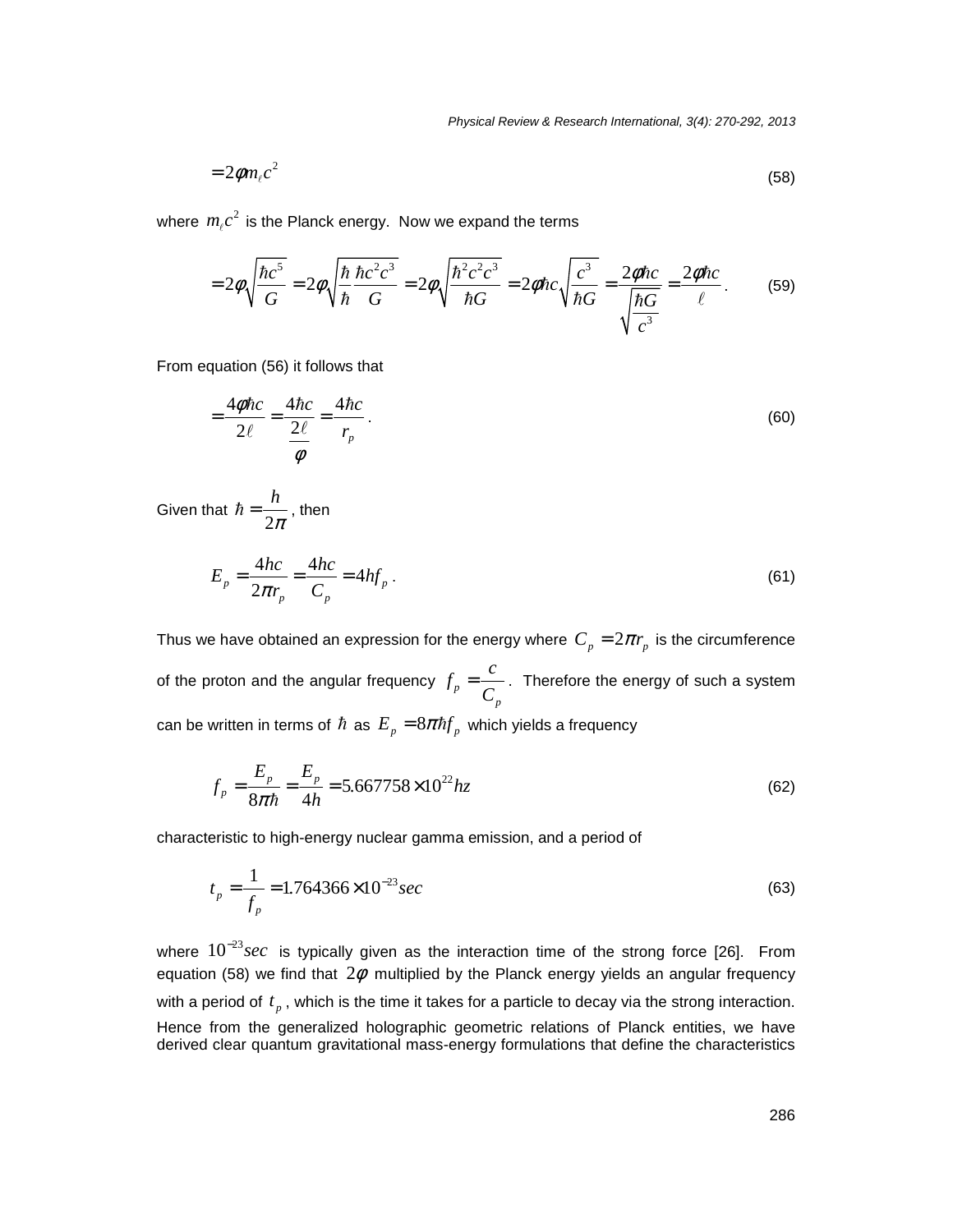of the strong nuclear force, such as the energies to produce it from gravitational coupling and its interaction time.

Yet, the short range of the nuclear force as defined by the Yukawa potential demands that the force strength drops off at an exponential rate close to the horizon where  $r = r_p$ . To explore this force strength to radius relation in our approach, we begin by refining our derivation from reference [27] where we theorize that the difference between the Schwarzschild energy potential and the rest mass of the proton may be the result of mass dilation near the horizon where velocity is relativistic. Therefore, we begin with the known relativistic mass dilation expression

$$
M = \frac{m_0}{\sqrt{1 - \frac{v^2}{c^2}}}
$$
(64)

where  $m_0$  is a rest mass and  $M$  is the dilated mass and  $v$  is the velocity. Solving for  $\frac{v}{\epsilon}$ , we find *c*

$$
\frac{v}{c} = \sqrt{1 - \left(\frac{m}{M}\right)^2} \tag{65}
$$

Substituting  $m_0 = m_p$  and  $M = m_h$ 

$$
\frac{v}{c} = \sqrt{1 - \left(\frac{m_{p'}}{m_{h'}}\right)^2} = \sqrt{1 - 4\phi^4} \tag{66}
$$

Therefore the dilated mass-energy yielding the Schwarzschild unifying energy potential occurs at  $\frac{v}{v}$  extremely close to 1. We compute the result and examine how close v is to and find *c*  $\nu$  *is to c* 

$$
1 - \frac{v}{c} = 4.347214 \times 10^{-78} \,. \tag{67}
$$

That is, the Schwarzschild energy potential is reached when v is  $4.34\times10^{-78}$  less than  $\,c$  , which can be computed as well, to a high degree of accuracy, to be  $2\phi^4$ . We now seek an expression for  $v$  as a function of  $r$  utilizing an orbital velocity formula. Our purpose is to identify velocities at the Schwarzschild horizon or the holographic horizon described in earlier sections. The use of relativistic velocity equations produces results describing velocities at the photon sphere or the ergosphere in the case of the Kerr Metric where the ergosurface is situated at 1.5 times the Schwarzschild radius at the equator (the photon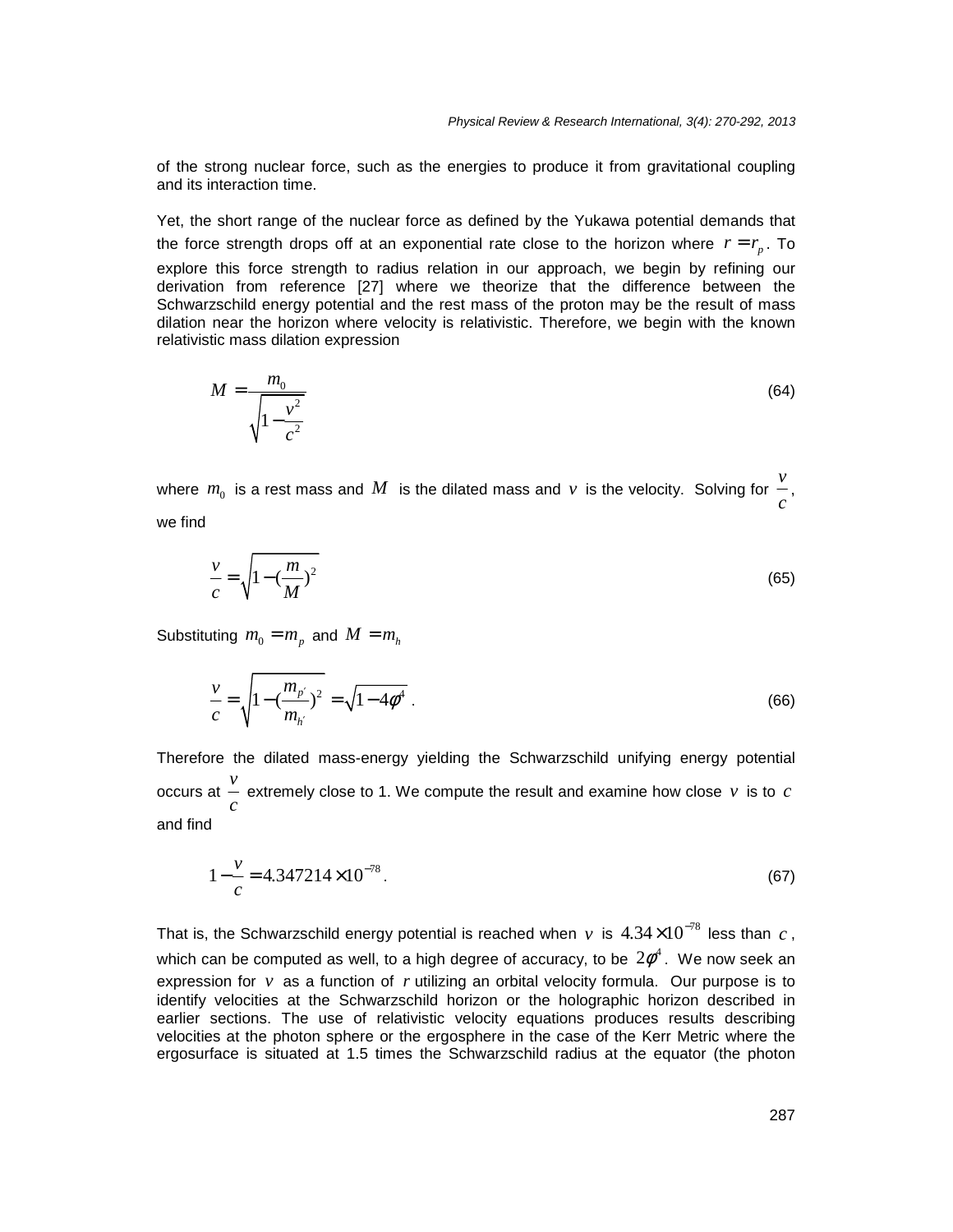sphere) and is oblate so that the poles are coincident with the Schwarzschild surface. We note that the relativistic photon sphere solution corresponds closely with the Compton wavelength of the proton. However, for our purpose in this work our intent is to compute the velocity at the Schwarzschild surface or holographic surface rather than the ergosphere. For that purpose a simple semi-classical form can be utilized. Therefore

$$
v(r) = \sqrt{2ar} = \sqrt{2\frac{Gm}{r^2}r} = \sqrt{\frac{2Gm}{r}}
$$
(68)

and multiplying by  $c^2$  in the numerator and denominator and utilizing the Schwarzschild radius equation

$$
=c\sqrt{\frac{2Gm}{rc^2}}=c\sqrt{\frac{r_s}{r}}\tag{69}
$$

Substituting  $v(r)$  into the mass dilation equation (64) we have

$$
M = \frac{m}{\sqrt{1 - \frac{[v(r)]^2}{c^2}}} = \frac{m}{\sqrt{1 - \frac{c^2 r_s}{r c^2}}} = \frac{m}{\sqrt{1 - \frac{r_s}{r}}}.
$$
(70)

Substituting  $m_{h'}$  for  $m$  and  $r_p$  for  $r_s$ , we can derive that the radius at which the unification energy  $m_{h^{'}} = 5.668464 \times 10^{14} \, gm$  is achieved due to mass dilation can be computed as

$$
r = r_p \frac{m_{h'}^2}{m_{h'}^2 - m_{p'}^2} = r_p \frac{m_{h'}^2}{(m_{h'}^2 - (2\phi^2 m_{h'})^2)} = r_p \frac{m_{h'}^2}{m_{h'}^2 (1 - 4\phi^4)} = \frac{r_p}{(1 - 4\phi^4)}
$$
(71)

or the dimensionless quantity  $(r - r_p)/r_p = 8.694428 \times 10^{-78}$ . Consequently we can assert for all intent and purposes, that the Schwarzschild mass occurs at or extremely close to the horizon. We now compute the mass dilation from the velocity found at  $\ell$  from  $r_p$  utilizing equation (70) and find

$$
m_{pd}^{\ell} = \frac{m_{p'}}{\sqrt{1 - \frac{r_p}{r_p + \ell}}} = \sqrt{\frac{2}{\phi} \frac{(r_p + \ell)}{r_p}} m_{p'} = 1.206294 \times 10^{-14} \text{gm}
$$
 (72)

where  $m_{pd}^{\ell}$  is the dilated mass at one Planck length from  $r_p$  . Evidently an asymptotic drop of the dilated mass-energy  $m_{h'}$  occurs, reducing by some 28 orders of magnitude within one *p r*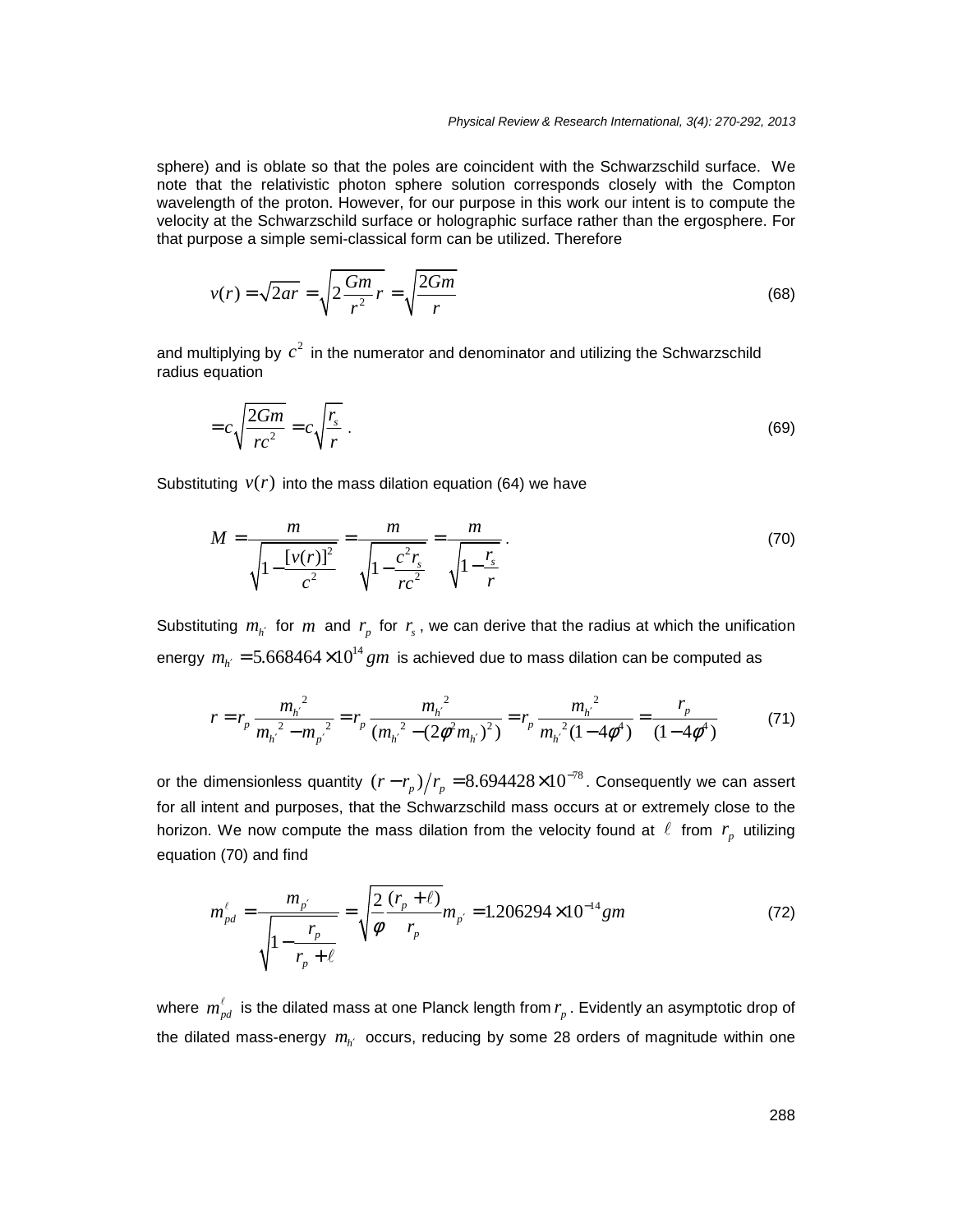Planck length from the horizon. We note that  $\frac{-\mu}{2}$  is equivalent to the geometric mean  $\overline{m_{p'}^{} m_{h'}^{} }$  between the Planck mass and the rest mass of the proton, which may represent a harmonic relationship between  $m_{pd}^{\ell}$  and  $m_{p'}^{\ell}$ .  $m_{\scriptscriptstyle\rm pd}^{\scriptscriptstyle\ell}$ Planck length from the horizon. We note that  $\frac{m_{pd}}{2}$  is equivalent to the geometric mean  $m_{nd}^{\ell}$ 

We now utilize equation (70) to compute mass dilation as a function of radius, which we convert to a gravitational energy potential  $\emph{Gm/r}$  . We graph our results and compare them with the Yukawa potential, see Fig. 1a.



## Fig. 1. (a) The relativistic gravitational potential  $\cup$  resulting from mass dilation near the horizon  $r_p$ . (b) The Yukawa potential  $\cup$  typically given as the short range energy potential of the strong force where  $\varepsilon$  is the hard-core surface potential and  $k$  is the **inverse screening length (inverse Debye length)**  $\mathbf{w}$  is the hard-core surface potential  $\mathbf{v}$  typically given as the short range energy

From Fig. 1(a) we find that the gravitational potential from the mass dilation of a proton due to the angular velocity of an accelerated frame generates an asymptotic curve with a force potential drop-off as a function of  $r$  characteristic of the short range force of nuclear confinement equivalent to the Yukawa potential in Fig. 1(b). Therefore, we have derived a relativistic source for the confining energy with a quantum gravitational potential equivalent to the unification energy of a Schwarzschild mass or the holographic gravitational mass of *mh* the proton  $m_{h'}$ , yielding a gravitational coupling with a Yukawa-like short range, and the

appropriate interaction time of the strong force  $t_p$ , resulting in an analytical solution to

confinement. These results are derived from first principles and classical considerations alone, with zero free parameters or hidden variables, and extend our generalized holographic solution to generate a complete picture of confinement whether at the quantum scale or the cosmological scale of black holes. Furthermore, considerations of equations (38) and (43), where the rest mass of the proton is derived from relationships of Planck oscillators PSUs of an energetic structured vacuum at the holographic horizon, may provide us with a source for mass. This is analogous to the non-zero vacuum expectation value of the Higgs field where the Yukawa interaction describes the coupling between the Higgs mechanism and massless quark and lepton fields or fermions. However, this Higgs mechanism only accounts for a small percentage of the mass of baryons where the rest is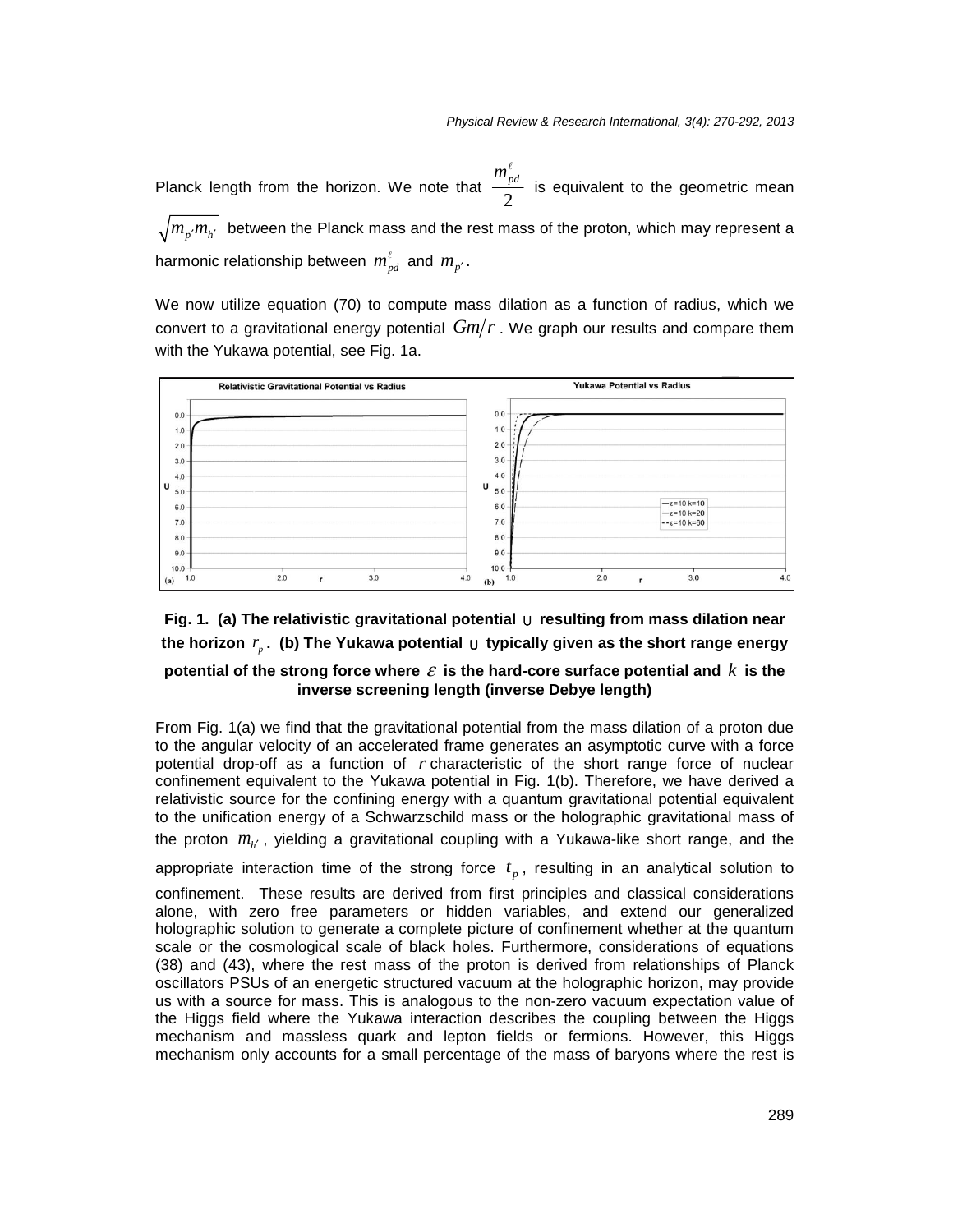thought to be due to the mass added by the kinetic energies of massless gluons inside the baryons. Our generalized holographic model accounts for all of the rest mass of protons and the energy of confinement in addition to predicting the mass of cosmological objects directly out of geometric considerations of the energetic vacuum.

#### **6. CONCLUSION**

We have generalized the holographic principle to considerations of spherical tiling of Planck vacuum fluctuations within volumes as well as on horizon surfaces. From these discrete spacetime quantization relationships we extract the Schwarzschild solution to Einstein's field equations, generating a novel quantized approach to gravitation. We apply this resulting quantum gravitational method to the nucleon to confirm its relevance at the quantum scale

and we find values for the rest mass of the proton within  $0.069\times10^{-24}$  gm or ~4% deviation

from the CODATA value and  $0.0012\times10^{-24}$  gm or ~0.07% deviation when the 2010 muonic radius measurement is utilized. As a result, we predict a precise proton charge radius utilizing our holographic method which falls within the reported experimental uncertainty for the muonic measurement of the proton charge radius. More precise experiments in the future may confirm our predicted theoretical proton charge radius.

We determine a fundamental constant  $\phi$  defined by the mass ratio of vacuum oscillations on the surface horizon to the ones within the volume of the proton. As a result, clear relationships emerge between the Planck mass, the rest mass of the proton, and the Schwarzschild mass of the proton or what we term the holographic gravitational mass. Furthermore, we find that  $4\phi^2$  generates the coupling constant between gravitation and the strong interaction, thus defining the unification energy for confinement. We also derive the energy, angular frequency, and period for such a system utilizing our holographic approach and find that the frequency is the characteristic gamma frequency of the nucleon and the period is on the order of the interaction time of particle decay via the strong force. Finally, we calculate the mass dilation due to velocity as a function of radius and plot the resulting gravitational potential range. We find the range to be a close correlation to the Yukawa potential typically utilized to illustrate the sharp drop-off of the confining force. In future work we will examine the application of this approach to more complex systems. We will consider as well some of the seminal work done in defining maximal particle momentum and it's applicability to our approach [28].

In this paper, we demonstrate that a quantum gravitational framework of a discrete spacetime defined by spherical Planck vacuum oscillators can be constructed which applies to cosmology and quantum scale. Our generalized holographic method utilizes zero free parameters and is generated from simple geometric relationships and algebra, yielding precise results for significant physical properties. In the words of Einstein, "One can give good reasons why reality cannot at all be represented by a continuous field. From the quantum phenomena it appears to follow with certainty that a finite system of finite energy can be completely described by a finite set of numbers (quantum numbers). This does not seem to be in accordance with a continuum theory and must lead to an attempt to find a purely algebraic theory for the representation of reality." [29].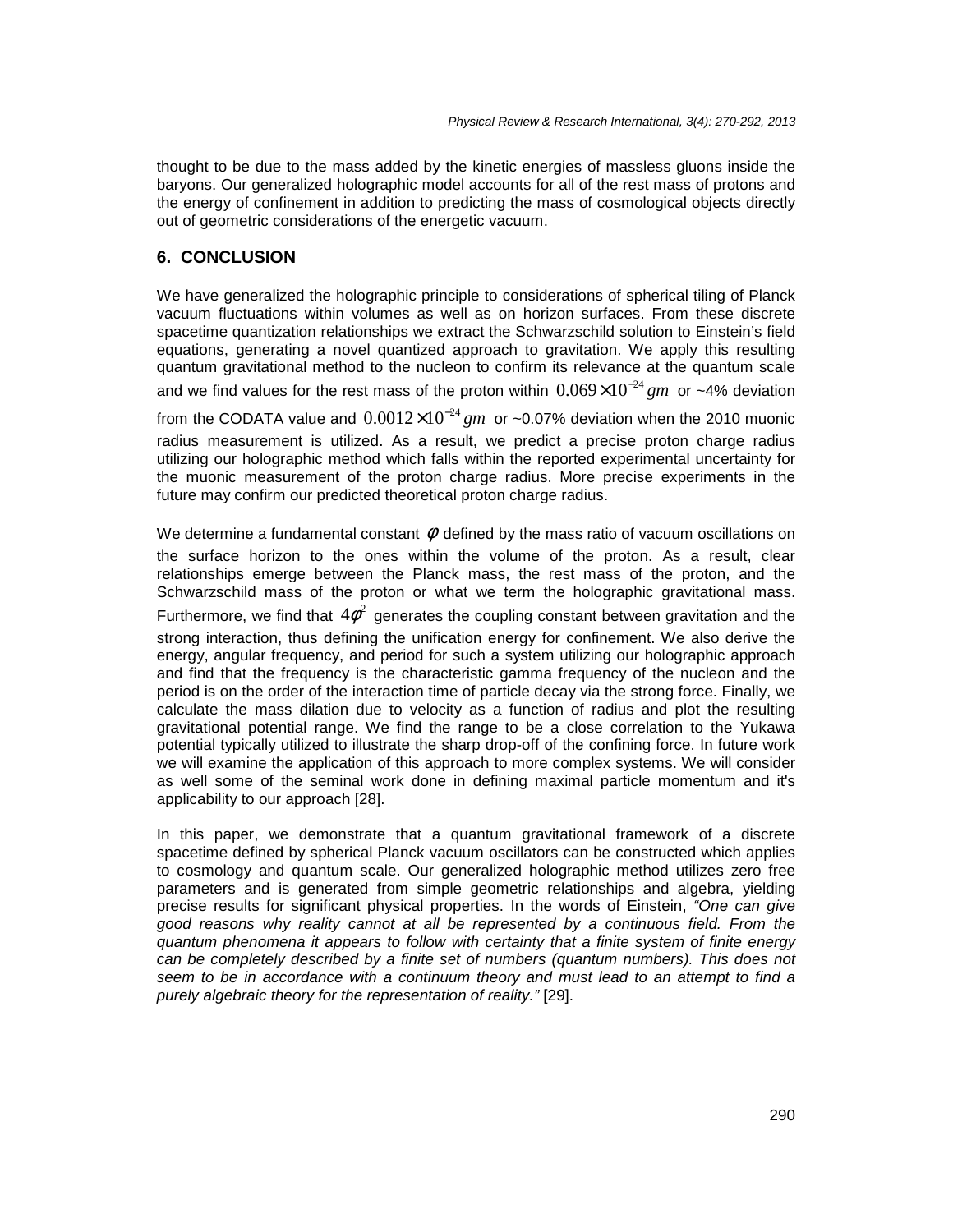#### **ACKNOWLEDGEMENTS**

The author would like to express sincere gratitude and great appreciation to Stephen Bard, David Gerow, Dr. Michael Hyson and Dr. Elizabeth Rauscher for their support and fellowship which provided substantial assistance for the redaction and completion of this manuscript.

## **COMPETING INTERESTS**

Author has declared that no competing interests exist.

#### **REFERENCES**

- 1. Schwarzschild K. Uber das Gravitationsfeld eines Massenpunktes nach der Einsteinschen Theorie. Sitzungsberichte der Deutschen Akademie der Wissenschaften zu Berlin, Klasse fur Mathematik, Physik, und Technik; 1916.
- 2. Schwarzschild K. Uber das Gravitationsfeld einer Kugel aus inkompressibler Flussigkeit nach der Einsteinschen Theorie. Sitzungsberichte der Deutschen Akademie der Wissenschaften zu Berlin, Klasse fur Mathematik, Physik, und Technik; 1916.
- 3. Wheeler JA. Geons. Phys. Rev. 1955;97:511-536.
- 4. Ford KW, Wheeler JA. Geons, Black Holes and Quantum Foam a life in Physics. New York. W. W. Norton and Co; 1998.
- 5. Genet C, Lambrecht A, Reynaud S. Casimir Effect and Vacuum energy. Laboratoire Kastler Brossel UPMC/ENS/CNRS case 74, Campus Jussieu, F75252, Paris Cedex 05. arXiv:quant-ph/0210173v1. 2002;1-10.
- 6. Bekenstein JD. Black holes and entropy. Physical Review D7. 1973;8:2333–2346.
- 7. Hawking S. Particle Creation by Black Holes. Comm. Math. Phys. Springer-Verlag. 1975;(43):199-220.
- 8. 't Hooft G. Dimensional reduction in quantum gravity. arXiv:gr-qc/9310026v2. 2009;20:1-13.
- 9. Susskind L. The world as a hologram. J. Math. Phys. arXiv:hep-th/9409089, 10.1063/1.531249. 1994;1-34.
- 10. Pohl R, Antognini A, Nez F, Amaro FD, Biraben F, Cardoso JMR, et. al. The size of the proton. Nature. 2010;466:213-216.
- 11. 't Hooft G. The Holographic Principle. arXiv:hep-th/0003004v2. 2000;1-15.
- 12. Sachs RG. High-energy behavior of nucleon electromagnetic form factors. Phys. Rev. 1962;126:2256-2260.
- 13. Pachucki K. Theory of the Lamb shift in muonic hydrogen. Phys. Rev. 1996;A 53(4):2092-2100.
- 14. Barger V, Chiang CW, Keung WY, Marfatia D. Proton size anomaly. Phys. Rev. Lett. 10.1103/PhysRevLett.106.153001. 2011;106(15):4.
- 15. Tucker-Smith D, Yavin I. Muonic hydrogen and MeV forces. Physical Review D. 10.1103/PhysRevD.83.101702. 2011;10(83):5.
- 16. Batell B, McKeen D, Pospelov M. New Parity-Violating Muonic Forces. Phys. Rev. Lett. 03/2011; DOI:10.1103/PhysRevLett.107.011803. 2011;107(1):011803.
- 17. Arrington J. New measurements of the proton's size and structure using polarized photons. Proceedings of plenary talk at CIPANP 2012, St Petersburg, FL. arXiv:1208.4047. 2012;8.
- 18. Walcher T. Some issues concerning the proton charge radius puzzle. arXiv:1207.4901v2. 2012;8.